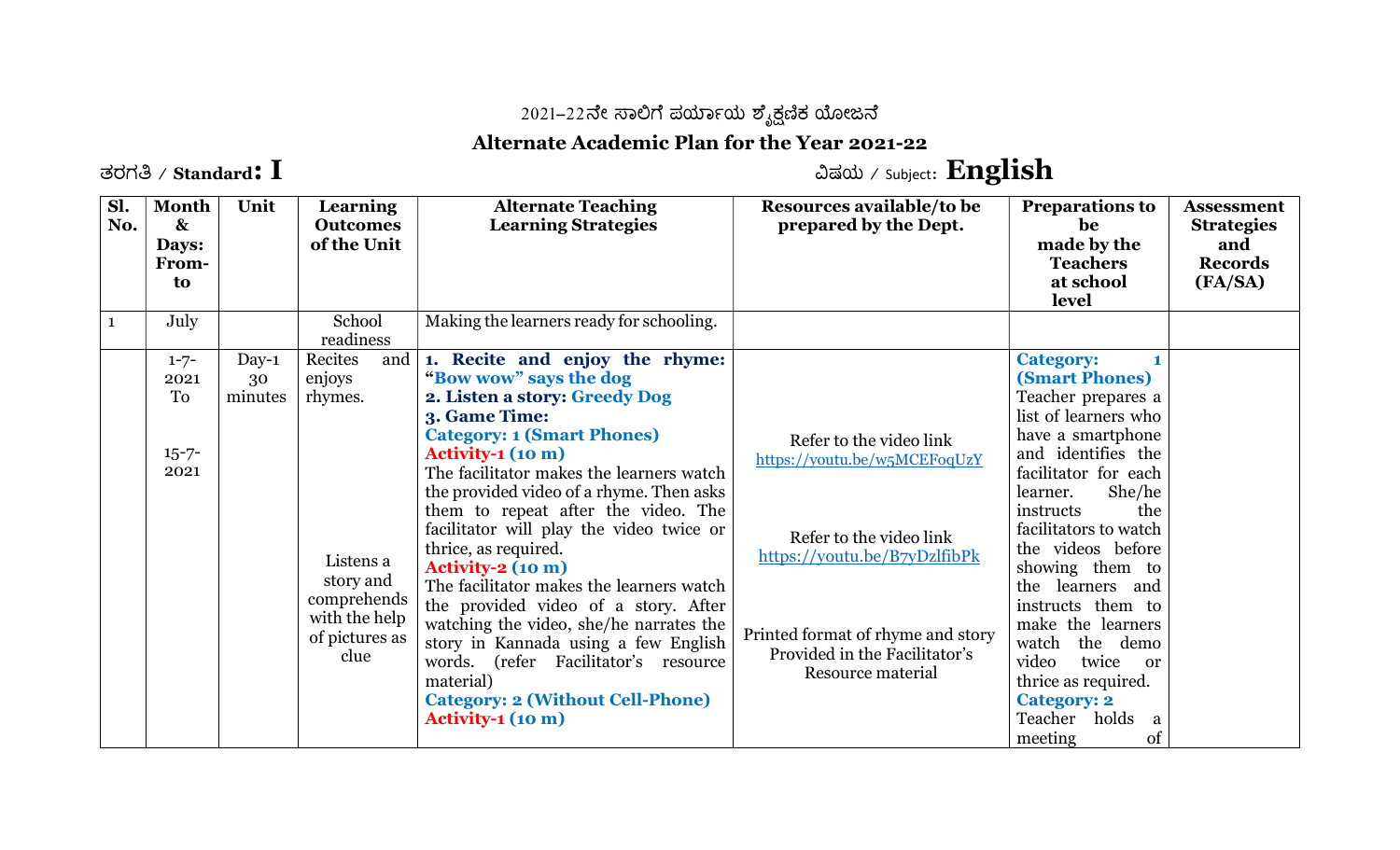|  |                        |                              |     | The facilitator recites the given rhyme<br>twice or thrice with actions and asks the<br>learners to repeat after him/her. They<br>will follow the actions made by the<br>facilitator. If required the facilitator will<br>recite the rhyme again.<br><b>Activity-2 (10 m) Story</b><br>The facilitator narrates the given story<br>using a few English words. While<br>narrating the story, she/he uses pictures.<br>(refer to Facilitator's resource material)<br>Category: 1 & 2<br><b>Activity-3</b><br>The facilitator makes the learner sit in<br>front of her/him. She/he gives a few<br>instructions to play the game. A few<br>sticks needed to play this game. She/he<br>makes a few shapes using the sticks and<br>asks the learners to make shapes using<br>sticks.<br>For example:<br>If the facilitator makes a triangle the<br>learners have to make a triangle.<br>If the learner makes the proper shape, | facilitators<br>and<br>handovers<br>the<br>rhyme sheet and an<br>instruction sheet to<br>them and explains<br>how to recite the<br>rhyme and how to<br>give the demo<br>instructions to the<br>learners. And asks<br>the facilitator to<br>guide the learners<br>in the tasks.<br>Category: 1 & 2<br>Teacher gives clear<br>instructions on how<br>to narrate stories.<br>Teacher may prepare<br>an audio recording of<br>the story and send<br>those who have<br>smart-phones. |  |
|--|------------------------|------------------------------|-----|--------------------------------------------------------------------------------------------------------------------------------------------------------------------------------------------------------------------------------------------------------------------------------------------------------------------------------------------------------------------------------------------------------------------------------------------------------------------------------------------------------------------------------------------------------------------------------------------------------------------------------------------------------------------------------------------------------------------------------------------------------------------------------------------------------------------------------------------------------------------------------------------------------------------------|---------------------------------------------------------------------------------------------------------------------------------------------------------------------------------------------------------------------------------------------------------------------------------------------------------------------------------------------------------------------------------------------------------------------------------------------------------------------------------|--|
|  |                        |                              |     | then he/she gets a point.                                                                                                                                                                                                                                                                                                                                                                                                                                                                                                                                                                                                                                                                                                                                                                                                                                                                                                |                                                                                                                                                                                                                                                                                                                                                                                                                                                                                 |  |
|  | Day-2<br>30<br>minutes | Recites<br>enjoys<br>rhymes. | and | Recite and enjoy the rhyme: "Bow<br>wow" says the dog<br>2. Listen and comprehend a story:<br><b>Greedy Dog</b><br>3. Game Time:                                                                                                                                                                                                                                                                                                                                                                                                                                                                                                                                                                                                                                                                                                                                                                                         |                                                                                                                                                                                                                                                                                                                                                                                                                                                                                 |  |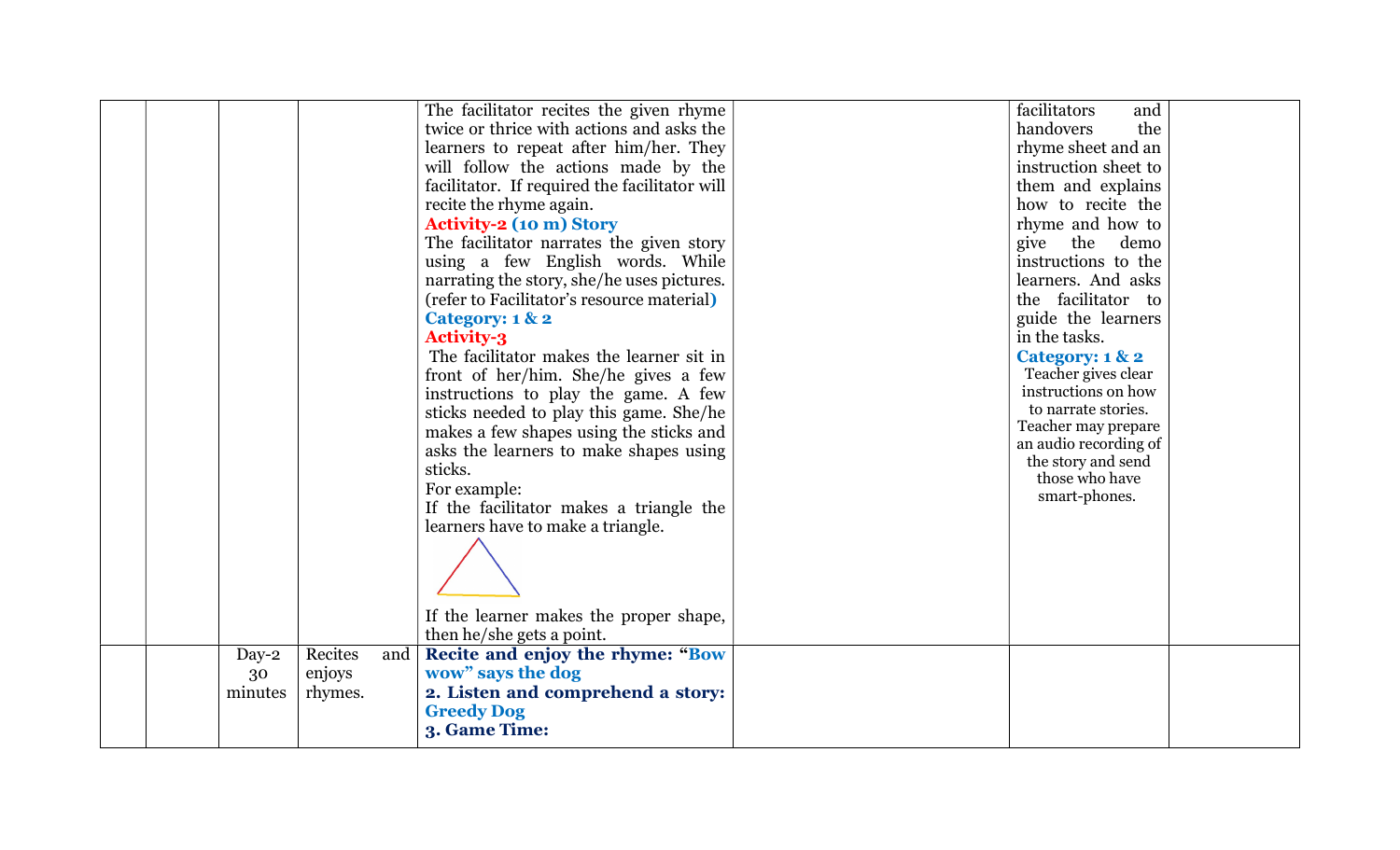|                        | <b>Category: 1 (Smart Phones)</b>           | Refer to the video link           | Category: 1 & 2      |  |
|------------------------|---------------------------------------------|-----------------------------------|----------------------|--|
|                        | Activity-1 (10 m)                           | https://youtu.be/w5MCEFoqUzY      | Teacher asks the     |  |
|                        | The facilitator replays the provided video  |                                   | facilitators to      |  |
|                        | of a rhyme. Then asks them to repeat        |                                   | facilitate all the   |  |
|                        | after the video. After replaying, the       |                                   | given activities and |  |
|                        | facilitator asks a few questions related to |                                   | asks them to make    |  |
| Listens a story        | the rhyme.                                  |                                   | the learner prepare  |  |
| and                    | <b>Category: 2 (Without Cell-Phone)</b>     |                                   | a house or any       |  |
| comprehends            | <b>Activity-1 (10 m)</b>                    |                                   | shape using match    |  |
| with the help          | The facilitator re-recites the given rhyme  |                                   | sticks.              |  |
| of pictures as<br>clue | twice or thrice with actions and asks the   | Printed format of rhyme and story |                      |  |
|                        | learners to repeat after him/her. After re- | Provided in the Facilitator's     |                      |  |
|                        | reciting, the facilitator asks a few        | Resource material                 |                      |  |
|                        | questions related to the rhyme.             |                                   |                      |  |
|                        | Category: 1 & 2                             |                                   |                      |  |
|                        | <b>Activity-2 (10 m) Story</b>              |                                   |                      |  |
|                        | The facilitator introduces a few English    |                                   |                      |  |
|                        | words from the story and narrates the       |                                   |                      |  |
|                        | story using English words and checks        |                                   |                      |  |
|                        | their understanding by asking a few         |                                   |                      |  |
|                        | questions.                                  |                                   |                      |  |
|                        | <b>Activity-3 (10 m) Craft Activity</b>     |                                   |                      |  |
|                        | The facilitator makes a house using         |                                   |                      |  |
|                        | match sticks.                               |                                   |                      |  |
|                        |                                             |                                   |                      |  |
|                        |                                             |                                   |                      |  |
|                        |                                             |                                   |                      |  |
|                        |                                             |                                   |                      |  |
|                        |                                             |                                   |                      |  |
|                        |                                             |                                   |                      |  |
|                        |                                             |                                   |                      |  |
|                        | She/he supplies a white sheet and a         |                                   |                      |  |
|                        | match box and asks the learners to          |                                   |                      |  |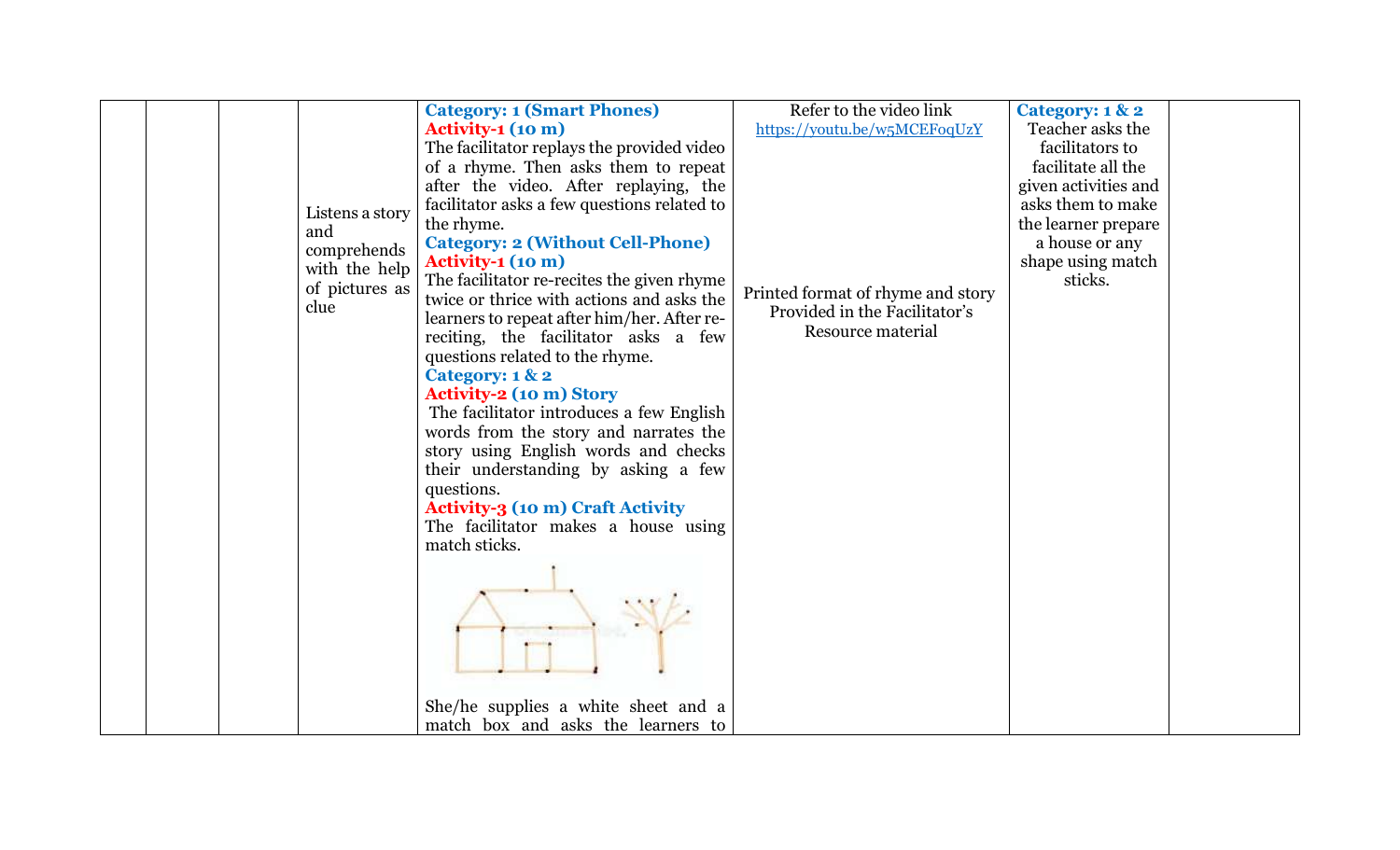|  |                        |                                                                                                                           | prepare a house/ tree/ any shape using<br>the match sticks.                                                                                                                                                                                                                                                                                                                                                                                                                                                                  |                                                                                         |                                                                                                                                                                                |  |
|--|------------------------|---------------------------------------------------------------------------------------------------------------------------|------------------------------------------------------------------------------------------------------------------------------------------------------------------------------------------------------------------------------------------------------------------------------------------------------------------------------------------------------------------------------------------------------------------------------------------------------------------------------------------------------------------------------|-----------------------------------------------------------------------------------------|--------------------------------------------------------------------------------------------------------------------------------------------------------------------------------|--|
|  | Day-3<br>30<br>minutes | Recites<br>and  <br>enjoys<br>rhymes.<br>Listens a<br>story and<br>comprehends<br>with the help<br>of pictures as<br>clue | Category: 1 & 2<br><b>Activity-1 (10 m) Rhyme</b><br>The facilitator recites the rhyme and asks<br>the learners to recite their own. She/he<br>asks a few questions related to the<br>rhyme.<br><b>Activity-2 (10 m) Story</b><br>The facilitator introduces a few English<br>words from the story and narrates the<br>story using English words and checks<br>their understanding by asking a few<br>questions.<br>Activity-3 (10 m) Craft Activity<br>The facilitator asks the learners to make<br>sun using match sticks. | Printed format of rhyme and story<br>Provided in the Facilitator's<br>Resource material | Category: 1 & 2<br>Teacher asks the<br>facilitators to<br>facilitate all the<br>given activities and<br>asks them to make<br>the learner prepare<br>sun using match<br>sticks. |  |
|  | Day- $4$<br>30         | Recites<br>enjoys                                                                                                         | and   1. Recite and enjoy the rhyme: One<br>potato, two potatoes,                                                                                                                                                                                                                                                                                                                                                                                                                                                            |                                                                                         |                                                                                                                                                                                |  |
|  | minutes                | rhymes.                                                                                                                   | 2. Listen a story: The Honest<br><b>Woodcutter</b><br><b>Category: 1 (Smart Phones)</b>                                                                                                                                                                                                                                                                                                                                                                                                                                      |                                                                                         | Category: 1 & 2<br>Teacher asks the<br>facilitators<br>to                                                                                                                      |  |
|  |                        | Listens a<br>story and<br>comprehends<br>with the help                                                                    | Activity- $1(15 \text{ m})$<br>The facilitator makes the learners watch<br>the provided video of a rhyme. Then asks<br>them to repeat after the video. The                                                                                                                                                                                                                                                                                                                                                                   | Refer to the video link<br>https://youtu.be/efMHLkyb7ho                                 | facilitate all<br>the<br>given activities and<br>asks them to make<br>the learner listen to                                                                                    |  |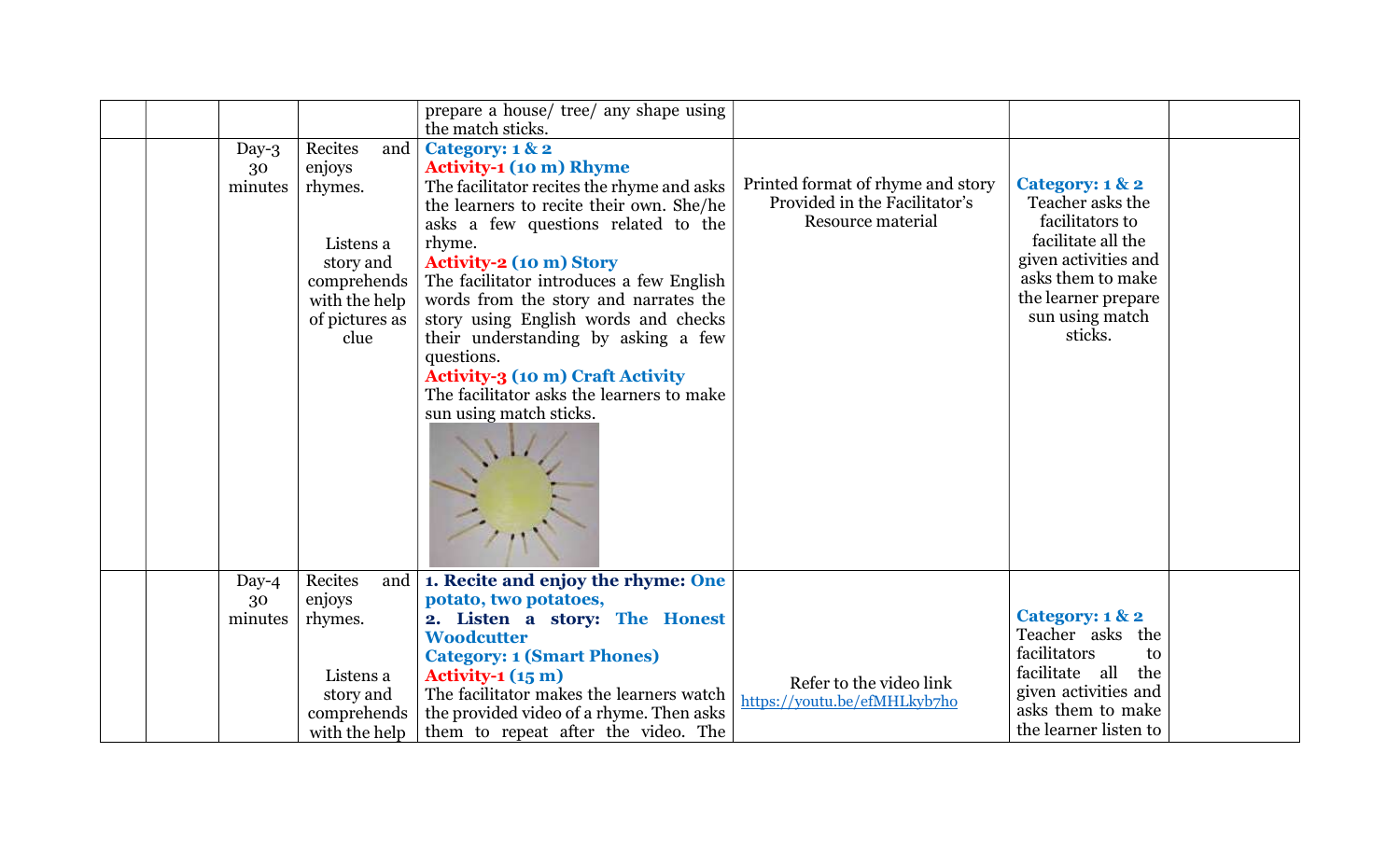| of pictures as      | facilitator will play the video twice or      |                                   | rhyme<br>the<br>and      |  |
|---------------------|-----------------------------------------------|-----------------------------------|--------------------------|--|
| clue                | thrice, as required.                          |                                   | recite and listen to     |  |
|                     | Activity- $2(15 \text{ m})$                   |                                   | the<br>story<br>and      |  |
|                     | The facilitator makes the learners watch      |                                   | the<br>answer            |  |
|                     | the provided video of a story. After          | Refer to the video link           | questions.               |  |
|                     |                                               | https://youtu.be/Lyoy2egTAsE      |                          |  |
|                     | watching the video, she/he narrates the       |                                   |                          |  |
|                     | story in Kannada using a picture card         |                                   | <b>Teacher instructs</b> |  |
|                     | (refer to the Facilitator's resource          |                                   | the facilitators to      |  |
|                     | material).                                    |                                   |                          |  |
|                     | <b>Category: 2 (Without Cell-Phone)</b>       | Printed format of rhyme and story | go through the           |  |
|                     | Activity-1 $(15 \text{ m})$                   | Provided in the Facilitator's     | picture cards            |  |
|                     | The facilitator recites the given rhyme       | Resource material                 | before playing the       |  |
|                     | twice or thrice with actions and asks the     |                                   | game and                 |  |
|                     | learners to repeat after him/her. (If         |                                   | introduce the given      |  |
|                     | potatoes are available, then the facilitator  |                                   | actions before           |  |
|                     | uses them while reciting the rhyme) They      |                                   | playing the game.        |  |
|                     | will follow the actions made by the           |                                   |                          |  |
|                     | facilitator. If required the facilitator will |                                   |                          |  |
|                     | recite the rhyme again.                       |                                   |                          |  |
|                     | <b>Activity-2 (15 m) Story</b>                |                                   |                          |  |
|                     | The facilitator narrates the given story      |                                   |                          |  |
|                     | using picture cards. (refer to the            |                                   |                          |  |
|                     | Facilitator's resource material)              |                                   |                          |  |
| Recites<br>Day- $5$ | and   1. Recite and enjoy the rhyme: One      |                                   |                          |  |
| enjoys<br>30        | potato, two potatoes,                         |                                   |                          |  |
| minutes<br>rhymes.  | 2. Listen a story: The Honest                 | Printed format of rhyme and story |                          |  |
|                     | <b>Woodcutter</b>                             | Provided in the Facilitator's     |                          |  |
|                     | 3. Craft: Paper Fan                           | Resource material                 |                          |  |
| Listens to a        | Category: 1 & 2                               |                                   |                          |  |
| story and           | <b>Activity-1 (10 m) Rhyme</b>                |                                   |                          |  |
| comprehends         | The facilitator re-recites the given rhyme    |                                   |                          |  |
| the story.          | and asks the learners to repeat after         |                                   |                          |  |
|                     | him/her. She/he asks the learners to          |                                   |                          |  |
|                     | recite their own.                             |                                   |                          |  |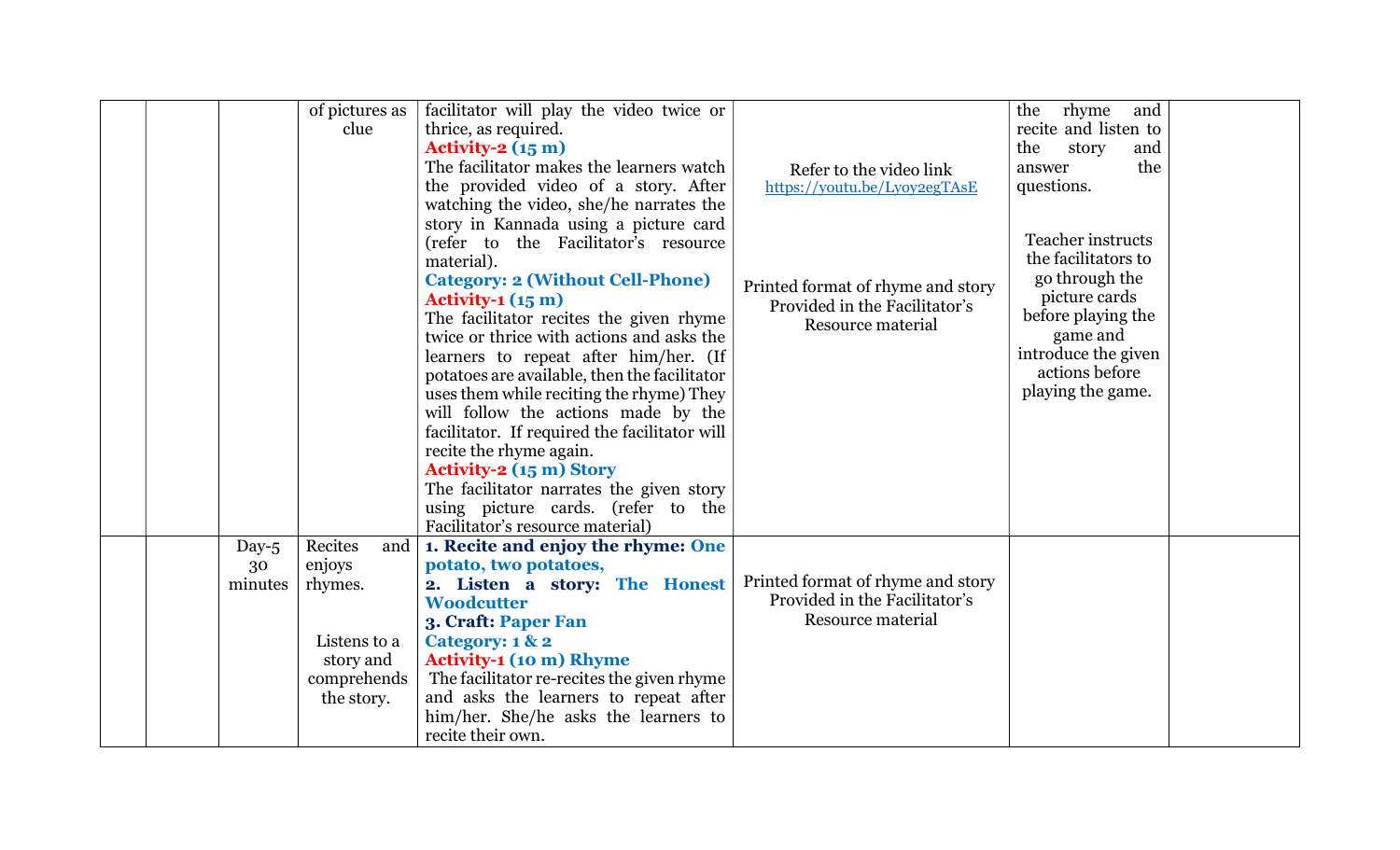|  |                        |                                                                                               | The facilitator introduces a few English<br>words from the story and narrates the<br>story using English words and checks<br>their understanding.<br><b>Category: 1</b><br><b>Activity-3 (10 m) Craft</b><br>The facilitator supplies a sheet of paper<br>and glue. She/he plays the provided<br>video and makes the learners watch and<br>prepare a paper fan using given<br>materials.<br><b>Category: 2</b><br>Activity-3 (10 m) Craft<br>The facilitator supplies a sheet of paper<br>and glue. She/he demonstrates how to<br>prepare a paper fan using picture<br>clues. She/he asks the learners to<br>prepare a paper fan after watching the<br>demonstration. | Refer to the video link<br>https://youtu.be/8hVAzLbsFSw<br>Printed format of pictures<br>Provided in the Facilitator's<br>Resource material | Teacher<br>should<br>guide<br>the<br>facilitators on how<br>to make a simple<br>paper fan.                                                                                                                                                           |  |
|--|------------------------|-----------------------------------------------------------------------------------------------|-----------------------------------------------------------------------------------------------------------------------------------------------------------------------------------------------------------------------------------------------------------------------------------------------------------------------------------------------------------------------------------------------------------------------------------------------------------------------------------------------------------------------------------------------------------------------------------------------------------------------------------------------------------------------|---------------------------------------------------------------------------------------------------------------------------------------------|------------------------------------------------------------------------------------------------------------------------------------------------------------------------------------------------------------------------------------------------------|--|
|  | Day-6<br>30<br>minutes | Recites<br>and<br>enjoys<br>rhymes.<br>Listens to a<br>story and<br>comprehends<br>the story. | 1. Recite and enjoy the rhyme: One<br>potato, two potatoes,<br>2. Listen a story: The Honest<br><b>Woodcutter</b><br>3. Game-Time: Pick the correct<br>picture.<br>Category: 1 & 2<br><b>Activity-1 (10 m) Rhyme</b><br>The facilitator re-recites the given rhyme<br>and asks the learners to repeat after<br>him/her. She/he asks the learners to<br>recite their own.<br><b>Activity-2 (10 m) Story</b>                                                                                                                                                                                                                                                            | Printed format of rhyme, story and<br>game's material<br>Provided in the Facilitator's<br>Resource material                                 | Category: 1 & 2<br>Teacher asks the<br>facilitators<br>to<br>facilitate all the<br>given activities and<br>asks them to make<br>the learner listen to<br>the rhyme and<br>recite and listen to<br>the<br>story<br>and<br>the<br>answer<br>questions. |  |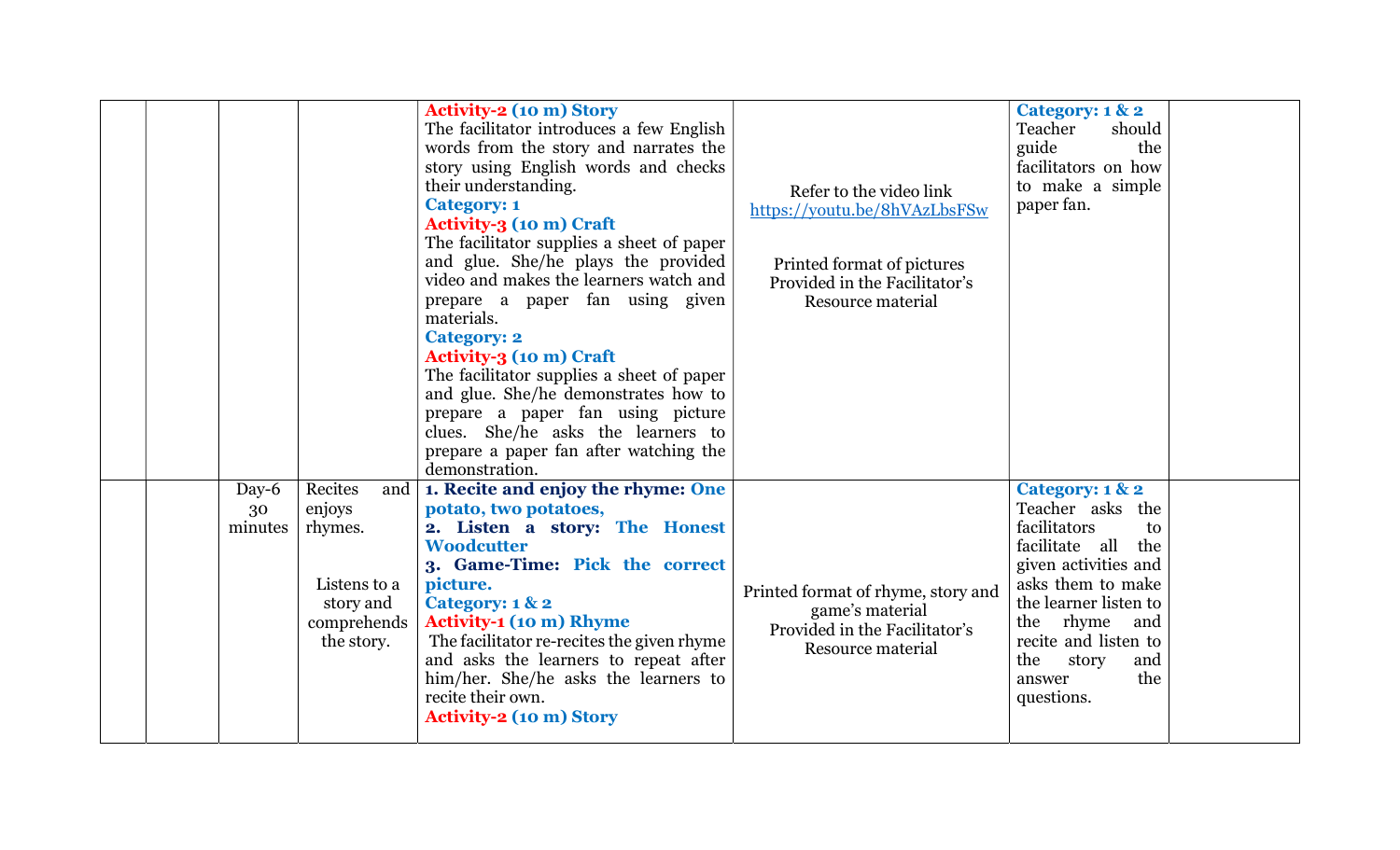|  |                           |                                                                                                                           | The facilitator introduces a few more<br>English words from the story and<br>narrates the story using English words<br>and checks their understanding by asking<br>a few questions.<br><b>Activity-3 (10 m) Game Time</b><br>The facilitator introduces a few actions by<br>acting them before playing this game. She/he<br>prepares a few sets of picture cards which<br>contain action pictures (refer to the<br>Facilitator's resource material). She/he<br>makes a big circle on the floor and keeps all<br>the picture cards around the circle. She/he<br>asks the learner to sit in the middle of the<br>circle. She/he says an action word and the<br>learner has to pick the picture card and show<br>it to the facilitator. If the learner picks the<br>correct card, he/she gets a point. The game<br>continues.<br>For example<br>If the facilitator says brushing, then the<br>learner has to pick up a brushing picture<br>card. |                                                                                                                    | <b>Teacher instructs</b><br>the facilitators to<br>go through the<br>picture cards<br>before playing the<br>game and<br>introduce the given<br>actions before<br>playing the<br>game.                           |  |
|--|---------------------------|---------------------------------------------------------------------------------------------------------------------------|-----------------------------------------------------------------------------------------------------------------------------------------------------------------------------------------------------------------------------------------------------------------------------------------------------------------------------------------------------------------------------------------------------------------------------------------------------------------------------------------------------------------------------------------------------------------------------------------------------------------------------------------------------------------------------------------------------------------------------------------------------------------------------------------------------------------------------------------------------------------------------------------------------------------------------------------------|--------------------------------------------------------------------------------------------------------------------|-----------------------------------------------------------------------------------------------------------------------------------------------------------------------------------------------------------------|--|
|  | Day- $7$<br>30<br>minutes | Recites<br>and  <br>enjoys<br>rhymes.<br>Listens a<br>story and<br>comprehends<br>with the help<br>of pictures as<br>clue | 1. Recite and enjoy the rhyme: Clap<br>your hands,<br>2. Listen a story: The Clever Fox<br>and The Foolish Crow<br><b>Category: 1 (Smart Phones)</b><br>Activity-1 $(15 \text{ m})$<br>The facilitator makes the learners watch<br>the provided video of a rhyme. Then asks<br>them to repeat after the video. The<br>facilitator will play the video twice or<br>thrice, as required.<br>Activity- $2(15 \text{ m})$                                                                                                                                                                                                                                                                                                                                                                                                                                                                                                                         | Refer to the video link<br>https://youtu.be/eQmP9pC7okY<br>Refer to the video link<br>https://youtu.be/Lyoy2egTAsE | Category: 1 & 2<br>Teacher asks the<br>facilitators<br>to<br>facilitate all<br>the<br>given activities and<br>asks them to make<br>the learner listen to<br>the rhyme and<br>recite and listen to<br>the story. |  |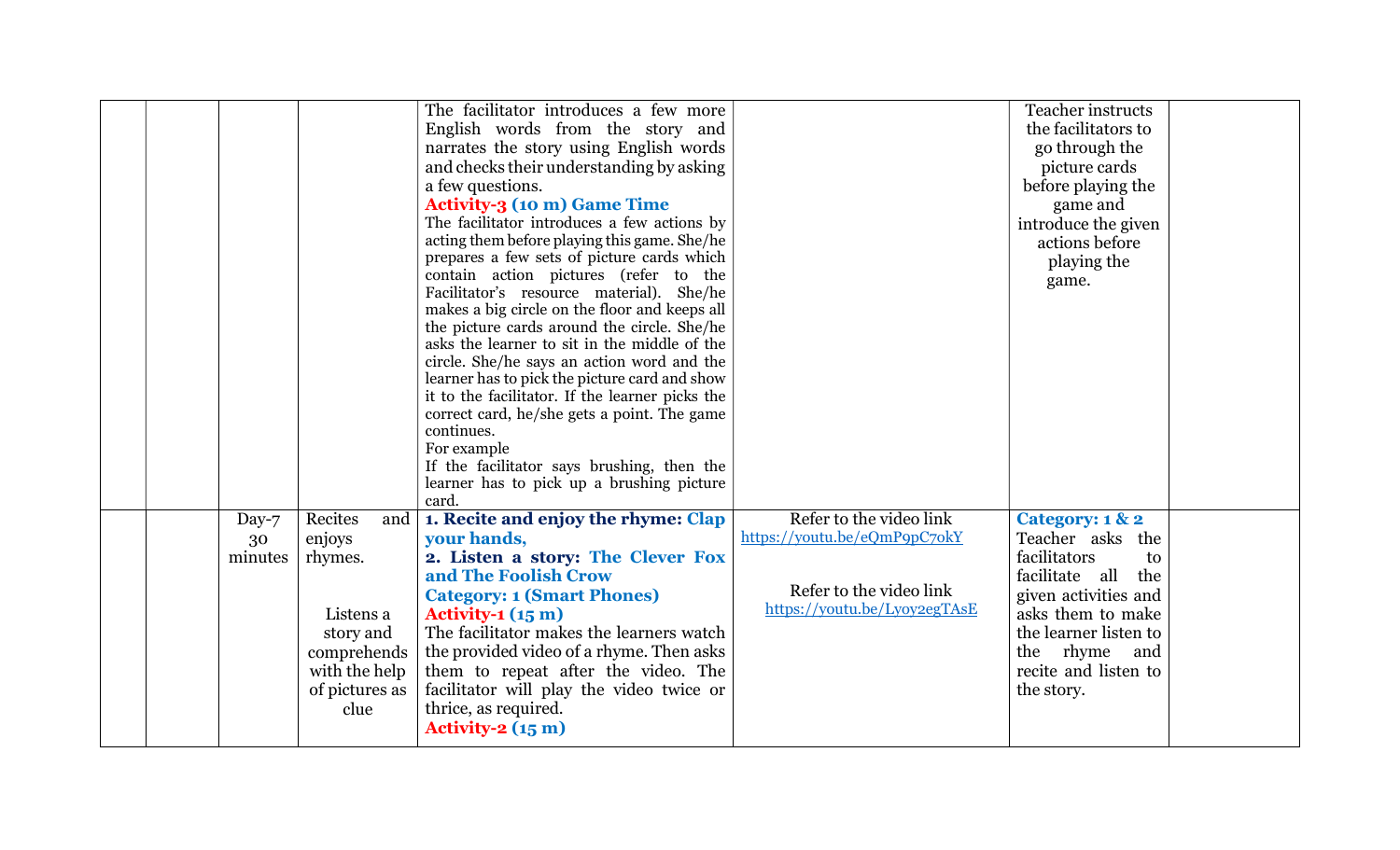|  |         |                | The facilitator makes the learners watch      |                                   |                       |  |
|--|---------|----------------|-----------------------------------------------|-----------------------------------|-----------------------|--|
|  |         |                | the provided video of a story. After          |                                   |                       |  |
|  |         |                | watching the video, she/he narrates the       |                                   |                       |  |
|  |         |                |                                               |                                   |                       |  |
|  |         |                | story in Kannada using a picture card         | Printed format of rhyme and story |                       |  |
|  |         |                | (refer to the Facilitator's resource          | Provided in the Facilitator's     |                       |  |
|  |         |                | material).                                    | Resource material                 |                       |  |
|  |         |                | <b>Category: 2 (Without Cell-Phone)</b>       |                                   |                       |  |
|  |         |                | Activity-1 $(15 \text{ m})$                   |                                   |                       |  |
|  |         |                | The facilitator recites the given rhyme       |                                   |                       |  |
|  |         |                | twice or thrice with actions and asks the     |                                   |                       |  |
|  |         |                | learners to repeat after him/her. (If         |                                   |                       |  |
|  |         |                | potatoes are available, then the facilitator  |                                   |                       |  |
|  |         |                | uses them while reciting the rhyme) They      |                                   |                       |  |
|  |         |                | will follow the actions made by the           |                                   |                       |  |
|  |         |                | facilitator. If required the facilitator will |                                   |                       |  |
|  |         |                | recite the rhyme again.                       |                                   |                       |  |
|  |         |                | <b>Activity-2 (15 m) Story</b>                |                                   |                       |  |
|  |         |                | The facilitator narrates the given story      |                                   |                       |  |
|  |         |                | using picture cards. (refer to the            |                                   |                       |  |
|  |         |                | Facilitator's resource material)              |                                   |                       |  |
|  | Day-8   | Recites<br>and | 1. Recite and enjoy the rhyme: Clap           | Refer to the video link           | Category: 1 & 2       |  |
|  | 30      | enjoys         | your hands,                                   | https://youtu.be/eQmP9pC70kY      | Teacher asks the      |  |
|  | minutes | rhymes.        | 2. Listen a story: The Clever Fox             |                                   | facilitators<br>to    |  |
|  |         |                | and The Foolish Crow                          |                                   | facilitate all<br>the |  |
|  |         |                | 3. Craft: Make a bird using leaves.           | Refer to the video link           | given activities and  |  |
|  |         | Listens to a   | Category: 1 & 2                               | https://youtu.be/Lyoy2egTAsE      | asks them to make     |  |
|  |         | story and      | <b>Activity-1 (10 m) Rhyme</b>                |                                   | the learner listen to |  |
|  |         | comprehends    | The facilitator re-recites the given rhyme    |                                   | the rhyme<br>and      |  |
|  |         | the story.     | and asks the learners to repeat after         | Printed format of rhyme and story | recite and listen to  |  |
|  |         |                | him/her. She/he asks the learners to          | Provided in the Facilitator's     | the story.            |  |
|  |         |                | recite their own.                             | Resource material                 |                       |  |
|  |         |                | <b>Activity-2 (10 m) Story</b>                |                                   |                       |  |
|  |         |                | The facilitator introduces a few English      |                                   | Teacher shows an      |  |
|  |         |                | words from the story and narrates the         |                                   | art using leaves to   |  |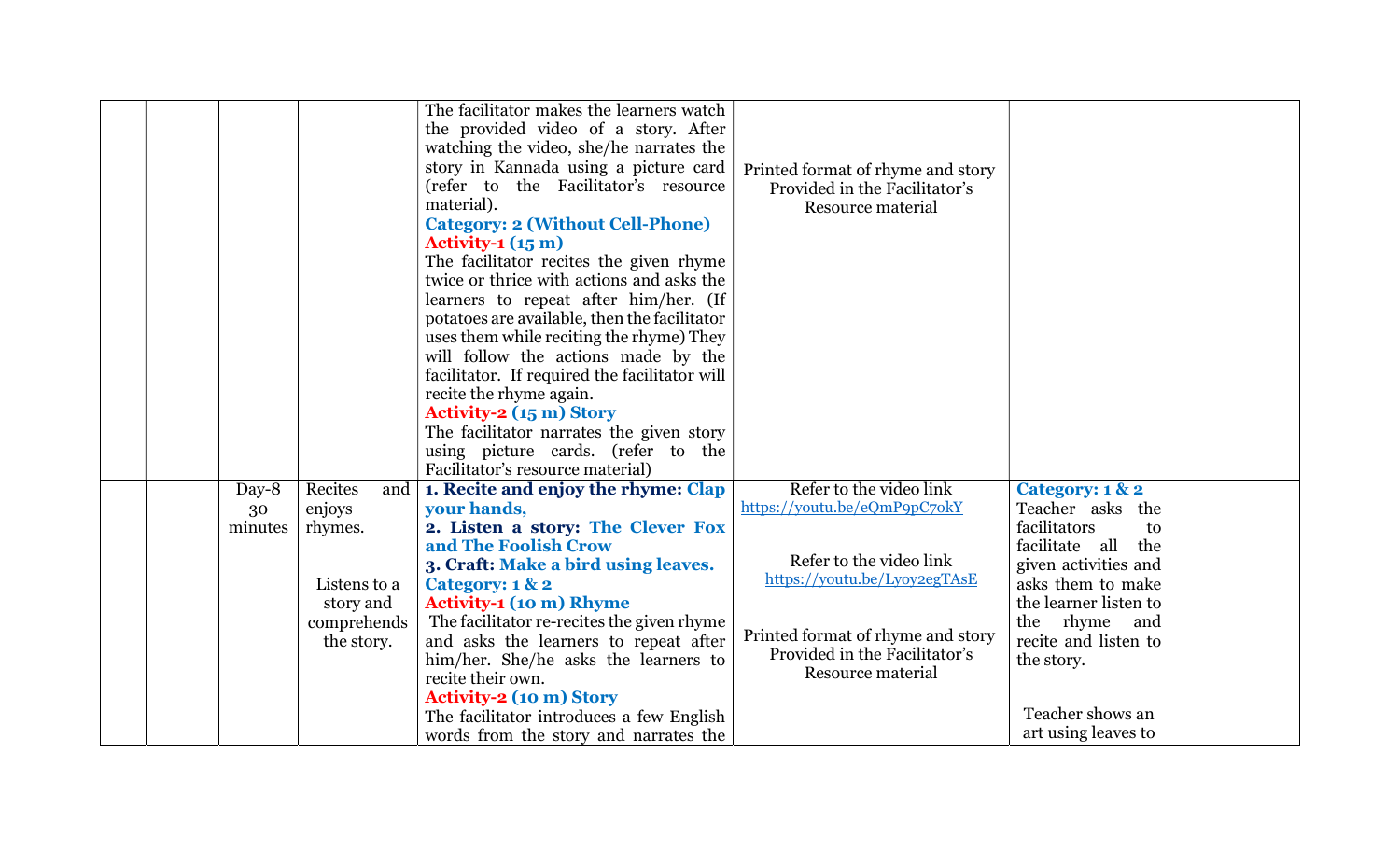|                        |                                                                                        | story using English words and checks<br>their understanding.<br><b>Activity-3 (10 m) Craft Time</b><br>The facilitator supplies a few different leaves                                                                                                                                                                                                                                                                                                                                                                                                                                                                                                                                                                                                                                                                                                                                                                                                                                                                 |                                                                                                                    | the facilitators and<br>encourages them to<br>make their young<br>ones use leaves and                                                                                                                                                                                                                                                                                       |  |
|------------------------|----------------------------------------------------------------------------------------|------------------------------------------------------------------------------------------------------------------------------------------------------------------------------------------------------------------------------------------------------------------------------------------------------------------------------------------------------------------------------------------------------------------------------------------------------------------------------------------------------------------------------------------------------------------------------------------------------------------------------------------------------------------------------------------------------------------------------------------------------------------------------------------------------------------------------------------------------------------------------------------------------------------------------------------------------------------------------------------------------------------------|--------------------------------------------------------------------------------------------------------------------|-----------------------------------------------------------------------------------------------------------------------------------------------------------------------------------------------------------------------------------------------------------------------------------------------------------------------------------------------------------------------------|--|
|                        |                                                                                        | and a sheet and asks the learners to make<br>different birds using leaves. She/he shows a<br>few samples to the learners.                                                                                                                                                                                                                                                                                                                                                                                                                                                                                                                                                                                                                                                                                                                                                                                                                                                                                              |                                                                                                                    | make different<br>birds.                                                                                                                                                                                                                                                                                                                                                    |  |
| Day-9<br>30<br>minutes | Recites<br>enjoys<br>rhymes.<br>Listens to a<br>story and<br>comprehends<br>the story. | and   1. Recite and enjoy the rhyme: Clap<br>your hands,<br>2. Listen a story: The Clever Fox<br>and The Foolish Crow<br>3. Craft: Hand print.<br>Category: 1 & 2<br><b>Activity-1 (10 m) Rhyme</b><br>The facilitator re-recites the given rhyme<br>and asks the learners to repeat after<br>him/her. She/he asks the learners to<br>recite their own.<br><b>Activity-2 (10 m) Story</b><br>The facilitator introduces a few more<br>English words from the story and<br>narrates the story using English words<br>and checks their understanding by asking<br>a few questions.<br><b>Activity-3 (10 m) Craft-Time</b><br>The facilitator makes colours using turmeric.<br>(Take a spoon of turmeric on a plate and add<br>a spoon of water and mix together). She/he<br>supplies a white sheet and turmeric colour to<br>the learners and asks them to keep their palm<br>on the colour and print it on the white sheet.<br>If many colours are available instructs the<br>learners to make a tree using hand print. | Printed format of rhyme, story<br>pictures of hand print art<br>Provided in the Facilitator's<br>Resource material | Category: 1 & 2<br>Teacher asks the<br>facilitators<br>to<br>facilitate all<br>the<br>given activities and<br>asks them to make<br>the learner listen to<br>the rhyme and<br>recite and listen to<br>the<br>story<br>and<br>the<br>answer<br>questions.<br>Teacher shows<br>different handprint<br>art to the facilitator<br>and different<br>design by using<br>handprint. |  |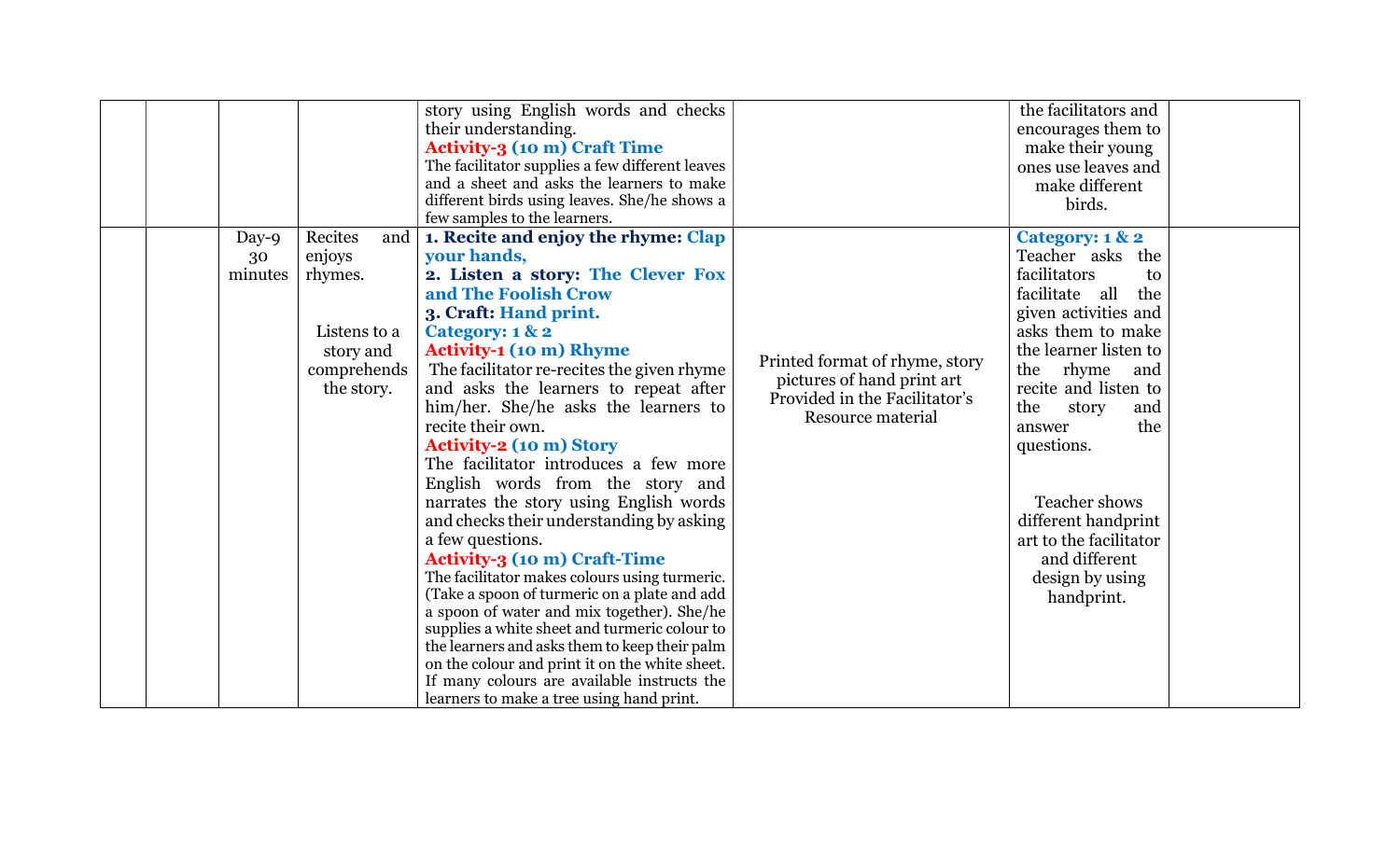| $Day-10$ | Recites        | and   1. Recite and enjoy the rhyme: Two                                |                                     | <b>Category:</b><br>$\mathbf{1}$ |
|----------|----------------|-------------------------------------------------------------------------|-------------------------------------|----------------------------------|
| 30       | enjoys         | little hands                                                            |                                     | <b>(Smart Phones)</b>            |
| minutes  | rhymes.        | 2. Follow the instructions:                                             |                                     | Teacher prepares a               |
|          |                | 3. Trace your hand and foot:                                            |                                     | list of learners who             |
|          |                | <b>Category: 1 (Smart Phones)</b>                                       |                                     | have a smartphone                |
|          |                | <b>Activity-1 (10 m)</b>                                                | Refer to the video link             | and identifies the               |
|          |                | The facilitator makes the learners watch                                | https://youtu.be/hko9RAX3NVU        | facilitator for each             |
|          |                | the provided video of a rhyme (first                                    |                                     | She/he<br>learner.               |
|          |                | video). Learners will watch and repeat                                  |                                     | the<br>instructs                 |
|          |                | the rhyme. They will also follow the                                    | Refer to the video link             | facilitators to watch            |
|          |                | actions shown. The facilitator will play                                | https://youtu.be/rmWRe6zdGwA        | the videos before                |
|          | Listens<br>and | the video twice or thrice, as required.                                 |                                     | showing them to                  |
|          | follows simple | <b>Activity-2 (10 m) TPR Activities:</b>                                |                                     | the learners and                 |
|          | instructions.  | The facilitator plays the second video that                             |                                     | instructs them to                |
|          |                | is sent to the WhatsApp group. She/he                                   |                                     | make the learners                |
|          |                | makes the learners watch the video on                                   |                                     | watch the demo                   |
|          |                | simple instructions given to elicit                                     |                                     | twice<br>video<br><sub>or</sub>  |
|          |                | response from children. After watching                                  |                                     | thrice as required.              |
|          |                | the video, she/he repeats the instructions                              |                                     |                                  |
|          |                | demonstrated in the video and asks                                      |                                     |                                  |
|          |                | learners to follow them. The facilitator                                |                                     |                                  |
|          |                | should demonstrate the instructions                                     |                                     |                                  |
|          |                | clearly, in a manner that learners can                                  |                                     |                                  |
|          |                | easily understand.                                                      | Printed formats of the rhyme        |                                  |
|          |                | Activity-3 (10 m) Draw and                                              | Provided in the Facilitator's       |                                  |
|          |                | <b>Colour:</b>                                                          | Resource material                   |                                  |
|          |                | The facilitator supplies white-sheets and                               |                                     |                                  |
|          |                | crayons to the learners. She/he asks                                    |                                     |                                  |
|          |                | them to place one hand on the sheet and                                 |                                     |                                  |
|          |                | trace it using any crayon. She/he asks<br>them to trace their foot too. |                                     | <b>Category: 2</b>               |
|          |                |                                                                         | Printed formats of the instructions | Teacher holds<br>a               |
|          |                |                                                                         | Provided in the Facilitator's       | meeting<br>of<br>facilitators    |
|          |                |                                                                         |                                     | and                              |
|          |                | <b>Category: 2 (Without Cell-Phone)</b>                                 | Resource material                   | the<br>handovers                 |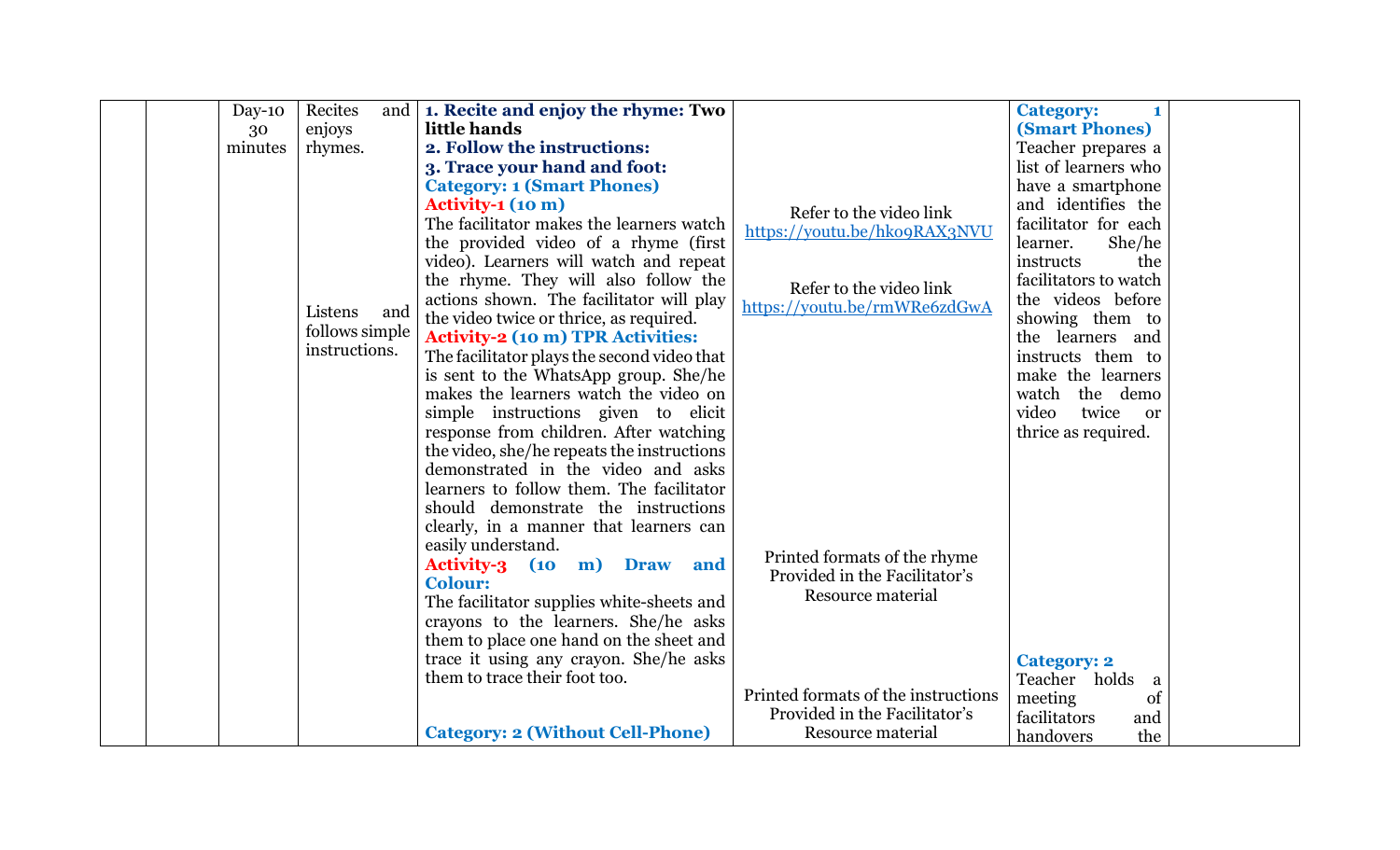|  |         |         |     | <b>Activity-1 (10 m)</b>                   |                         | rhyme sheet and an   |
|--|---------|---------|-----|--------------------------------------------|-------------------------|----------------------|
|  |         |         |     | The facilitator recites the given rhyme    |                         | instruction sheet to |
|  |         |         |     | twice or thrice with actions and asks the  |                         | them and explains    |
|  |         |         |     | learners to repeat after him/her. They     |                         | how to recite the    |
|  |         |         |     | will follow the actions. If required the   |                         | rhyme and how to     |
|  |         |         |     | facilitator will recite the rhyme again.   |                         | give the<br>demo     |
|  |         |         |     | Then she/he asks the learners to recite    |                         | instructions to the  |
|  |         |         |     |                                            |                         | learners. And asks   |
|  |         |         |     | the rhyme on their own. The facilitator    |                         | the facilitator to   |
|  |         |         |     | helps learners as they recite the rhyme on |                         |                      |
|  |         |         |     | their own.                                 |                         | guide the learners   |
|  |         |         |     | <b>Activity-2 (10 m) TPR Activities:</b>   |                         | in the tasks.        |
|  |         |         |     | The facilitator goes through the TPR       |                         |                      |
|  |         |         |     | instructions explained stepwise in the     |                         |                      |
|  |         |         |     | given resource material. She/he            |                         |                      |
|  |         |         |     | demonstrates the given TPR instructions    |                         |                      |
|  |         |         |     | to the learners and asks them to follow    |                         |                      |
|  |         |         |     | the<br>instructions.<br>After<br>the       |                         |                      |
|  |         |         |     | demonstration, she/he gives the learners   |                         |                      |
|  |         |         |     | the same TPR instructions and asks them    |                         |                      |
|  |         |         |     | to execute them.                           |                         |                      |
|  |         |         |     | Activity-3 (10 m) Draw and                 |                         |                      |
|  |         |         |     | <b>Colour:</b>                             |                         |                      |
|  |         |         |     | The facilitator supplies white-sheets and  |                         |                      |
|  |         |         |     | crayons to the learners. She/he asks       |                         |                      |
|  |         |         |     | them to keep their one hand on the sheet   |                         |                      |
|  |         |         |     | and trace it using any crayon. She/he      |                         |                      |
|  |         |         |     | asks them to trace their foot too.         |                         |                      |
|  | Day-11  | Recites | and | 1. Recite and enjoy rhyme: Two             |                         |                      |
|  | 30      | enjoys  |     | little hands                               |                         |                      |
|  | minutes | rhymes. |     | 2. Follow the instructions:                |                         | <b>Category -1</b>   |
|  |         |         |     | 3. Draw and colour:                        |                         | Teacher instructs    |
|  |         |         |     | <b>Category: 1 (Smart Phones)</b>          |                         | the facilitators to  |
|  |         |         |     | <b>Activity-1 (10 m)</b>                   | Refer to the video link | replay the videos    |
|  |         |         |     |                                            |                         | and<br>asks<br>the   |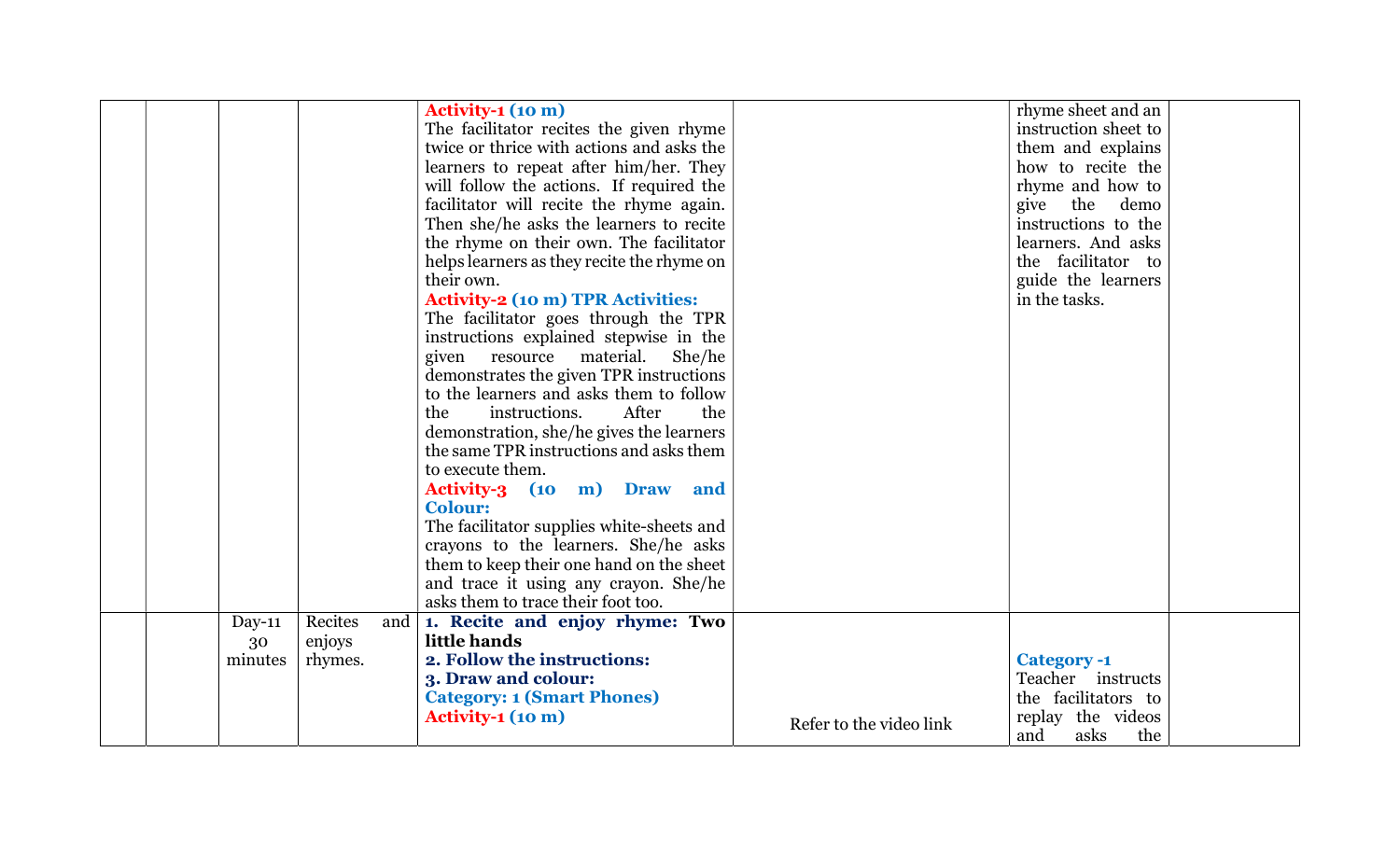|  | Listens<br>and | The facilitator replays the rhyme and                                                  | https://youtu.be/hko9RAX3NVU  | learners to watch               |  |
|--|----------------|----------------------------------------------------------------------------------------|-------------------------------|---------------------------------|--|
|  | follows simple | asks the learners to listen and repeat                                                 |                               | and practise<br>the             |  |
|  | instructions.  | along with the instructor in the video.                                                |                               | rhyme<br>and                    |  |
|  |                | After playing the video, two-three times,                                              |                               | instructions.                   |  |
|  |                | she/he asks the learners to recite the                                                 |                               | Teacher guides the              |  |
|  |                | rhyme without watching the video.                                                      |                               | facilitator on how              |  |
|  |                | She/he asks a few questions to the                                                     |                               | to ask questions                |  |
|  |                | learners.                                                                              |                               | and<br>how<br>to                |  |
|  |                |                                                                                        |                               | the                             |  |
|  |                | How many hands do you have?                                                            |                               | encourage<br>learners to answer |  |
|  |                | How many eyes do you have?                                                             |                               |                                 |  |
|  |                | How many mouths do you have?                                                           |                               | them.                           |  |
|  |                | How many legs do you have?                                                             |                               |                                 |  |
|  |                | How many noses do you have?                                                            |                               |                                 |  |
|  |                | How many heads do you have?                                                            |                               |                                 |  |
|  |                | The facilitator asks these listed questions                                            | Refer to the video link       |                                 |  |
|  |                | and allows the learners to answer them in                                              | https://youtu.be/rmWRe6zdGwA  |                                 |  |
|  |                | their home language. She/he introduces                                                 |                               |                                 |  |
|  |                | a few names of the parts of the body.                                                  |                               |                                 |  |
|  |                | Example: hand, eye, ear, nose, mouth,                                                  |                               |                                 |  |
|  |                | leg, foot, head.                                                                       |                               |                                 |  |
|  |                | <b>Activity-2 (10 m) TPR Activities:</b>                                               |                               |                                 |  |
|  |                | The facilitator plays the previous video of                                            |                               |                                 |  |
|  |                | TPR instructions and asks the learners to                                              |                               |                                 |  |
|  |                | watch it. After watching the video, she/he                                             |                               |                                 |  |
|  |                | gives the same TPR instructions and asks                                               |                               |                                 |  |
|  |                | the learners to follow them. She/he adds                                               |                               |                                 |  |
|  |                | a few more to the earlier list. She/he                                                 |                               |                                 |  |
|  |                | demonstrates the new TPR instructions                                                  |                               |                                 |  |
|  |                | and makes the learners follow them.                                                    | Printed formats of the rhyme  |                                 |  |
|  |                |                                                                                        | Provided in the Facilitator's |                                 |  |
|  |                | After the demonstration, she/he gives the<br>TPR instructions and asks the learners to | Resource material             |                                 |  |
|  |                | follow the instructions on their own.                                                  |                               | <b>Category -1</b>              |  |
|  |                |                                                                                        |                               | Teacher instructs               |  |
|  |                |                                                                                        |                               | the facilitators to             |  |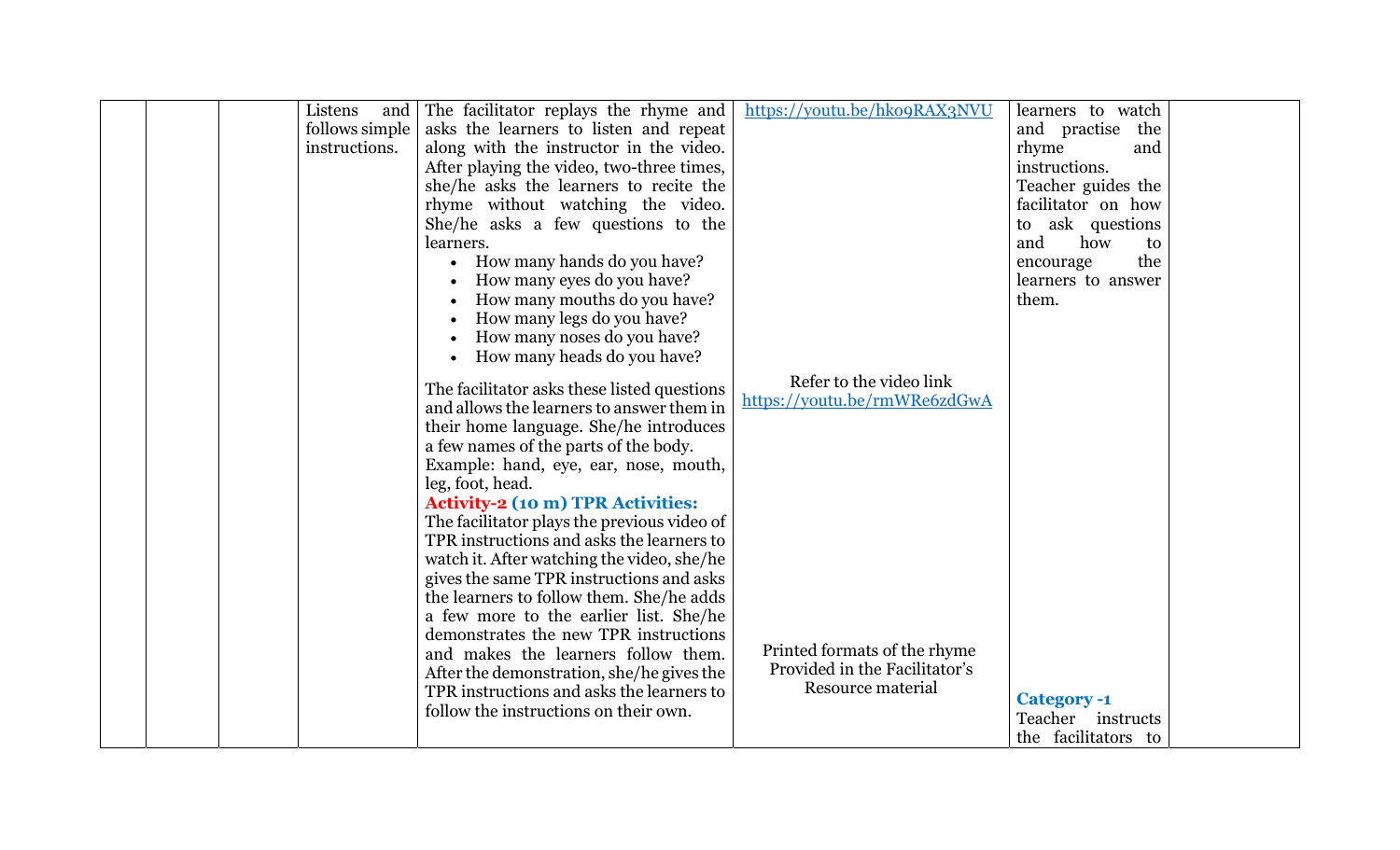|  | <b>Activity-3</b><br>(10)<br>m)<br><b>Draw</b><br>and |                                     | practise the rhyme       |  |
|--|-------------------------------------------------------|-------------------------------------|--------------------------|--|
|  | <b>Colour:</b>                                        |                                     | and<br>the<br><b>TPR</b> |  |
|  | The facilitator supplies white-sheets,                |                                     | instructions.            |  |
|  | different leaves and crayons to the                   |                                     | Teacher guides the       |  |
|  | learners. She/he asks them to keep a leaf             |                                     | facilitator on how       |  |
|  | on the sheet and trace it using any                   |                                     | to ask questions         |  |
|  |                                                       |                                     | how<br>and<br>to         |  |
|  | crayon. She/he asks them to trace as                  |                                     |                          |  |
|  | many leaves as they can.                              |                                     | encourage learners       |  |
|  | <b>Category: 2 (Without Cell-Phone)</b>               |                                     | to answer them.          |  |
|  | Activity-1 (10 m)                                     |                                     |                          |  |
|  | The facilitator recites the given rhyme               |                                     |                          |  |
|  | twice or thrice with actions and asks the             | Printed formats of the instructions | Instructions:            |  |
|  | learners to repeat after him/her. After               | Provided in the Facilitator's       | If the facilitators      |  |
|  | reciting the rhyme two-three times,                   | Resource material                   | willing add a few        |  |
|  | she/he asks the learners to recite the                |                                     | more instructions        |  |
|  | rhyme on their own. She/he asks the                   |                                     | then the teacher         |  |
|  | learners a few questions.                             |                                     | gives them a small       |  |
|  | • How many hands do you have?                         |                                     | bank<br>of               |  |
|  | How many eyes do you have?                            |                                     | instructions)            |  |
|  | How many mouths do you have?                          |                                     | Teachers supplies a      |  |
|  | How many legs do you have?                            |                                     | small bank of the        |  |
|  | How many noses do you have?                           |                                     | instructions<br>that     |  |
|  | How many heads do you have?<br>$\bullet$              |                                     | the facilitators use     |  |
|  |                                                       |                                     | while<br>giving          |  |
|  | The facilitator asks these listed questions           |                                     | instructions             |  |
|  | and allows the learners to answer them in             |                                     |                          |  |
|  | their home language. She/he introduces                |                                     |                          |  |
|  | a few names of parts of the                           |                                     |                          |  |
|  | body.                                                 |                                     |                          |  |
|  | Example: hand, eye, ear, nose, mouth,                 |                                     |                          |  |
|  | leg, foot, head.                                      |                                     |                          |  |
|  | <b>Activity-2 (10 m) TPR Activities:</b>              |                                     |                          |  |
|  | The facilitator helps the learners recall             |                                     |                          |  |
|  | the previous day's TPR instructions and               |                                     |                          |  |
|  |                                                       |                                     |                          |  |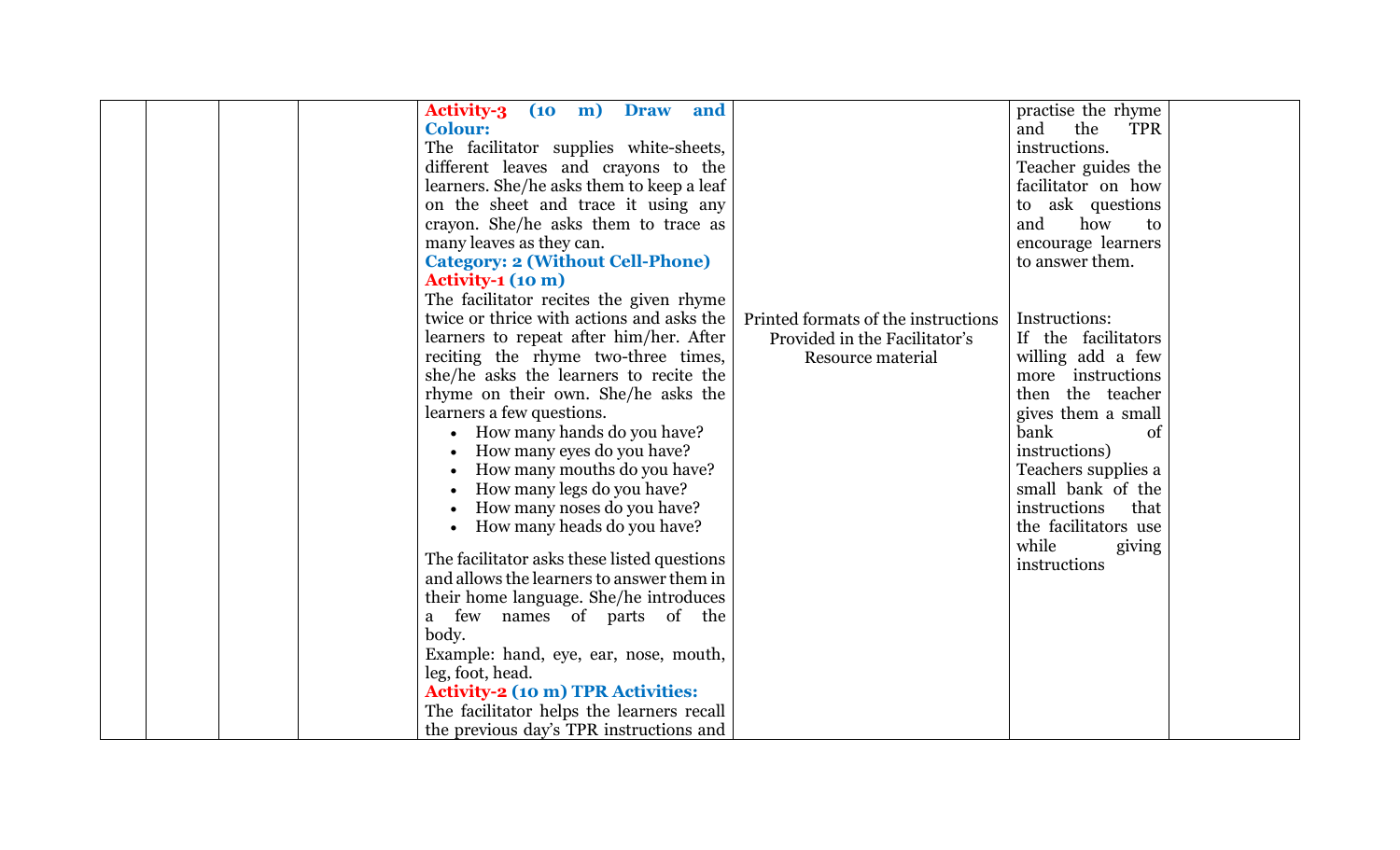|  |          |              | makes them follow the TPR instructions.                    |                               |                     |  |
|--|----------|--------------|------------------------------------------------------------|-------------------------------|---------------------|--|
|  |          |              | (She/he may add a few more to the                          |                               |                     |  |
|  |          |              | earlier list). She/he demonstrates the                     |                               |                     |  |
|  |          |              | new instructions and makes the learners                    |                               |                     |  |
|  |          |              | follow the instructions. After the                         |                               |                     |  |
|  |          |              |                                                            |                               |                     |  |
|  |          |              | demonstration, she/he gives sme TPR                        |                               |                     |  |
|  |          |              | instructions and asks the learners to                      |                               |                     |  |
|  |          |              | follow them.                                               |                               |                     |  |
|  |          |              | Activity-3 (10 m) Draw and                                 |                               |                     |  |
|  |          |              | <b>Colour:</b>                                             |                               |                     |  |
|  |          |              | The facilitator supplies white-sheets,                     |                               |                     |  |
|  |          |              | different leaves and crayons to the                        |                               |                     |  |
|  |          |              | learners. She/he asks them to keep a leaf                  |                               |                     |  |
|  |          |              | on the sheet and trace it using any crayon                 |                               |                     |  |
|  |          |              | (or pencil). She/he asks them to trace as                  |                               |                     |  |
|  |          |              | many leaves they can.                                      |                               |                     |  |
|  | $Day-12$ | Recites      | and   1. Recite and enjoy rhymes: Two                      | Printed format of rhyme       | Category -1 & 2     |  |
|  | 30       | enjoys       | little hands                                               | Provided in the Facilitator's | Teacher instructs   |  |
|  | minutes  | rhymes.      | 2. Follow the instructions:                                | Resource material             | the facilitators to |  |
|  |          |              | 3. Worksheet                                               |                               | ask the learners to |  |
|  |          |              | <b>Activity-1</b> $(5 \text{ m})$ The facilitator asks the |                               | recite the rhyme    |  |
|  |          | <b>Names</b> | the   learners to recite the rhyme on their own.           |                               | and follow the TPR  |  |
|  |          | familiar     | If necessary, the facilitator should help                  |                               | instructions.       |  |
|  |          | things.      | the learners.                                              |                               | <b>Category -1</b>  |  |
|  |          |              | Activity- $2(5m)$                                          |                               | Teacher<br>sends    |  |
|  |          |              | The<br>facilitator<br>demonstrates<br>the                  |                               | worksheet-1         |  |
|  |          | Traces a few | provided TPR instructions to the learners                  |                               | through WhatsApp    |  |
|  |          | strokes.     | and asks them to follow them.                              |                               | group and instructs |  |
|  |          |              | Activity-3 (20 m)                                          |                               | the facilitators to |  |
|  |          |              | Then the facilitator supplies the provided                 |                               | help the learner    |  |
|  |          |              | worksheet to the learners. She/he helps                    |                               | complete<br>the     |  |
|  |          |              | and guides them to do the task given in                    |                               | activities given in |  |
|  |          |              | the worksheet.                                             |                               | worksheet-1.        |  |
|  |          |              |                                                            |                               | <b>Category -2</b>  |  |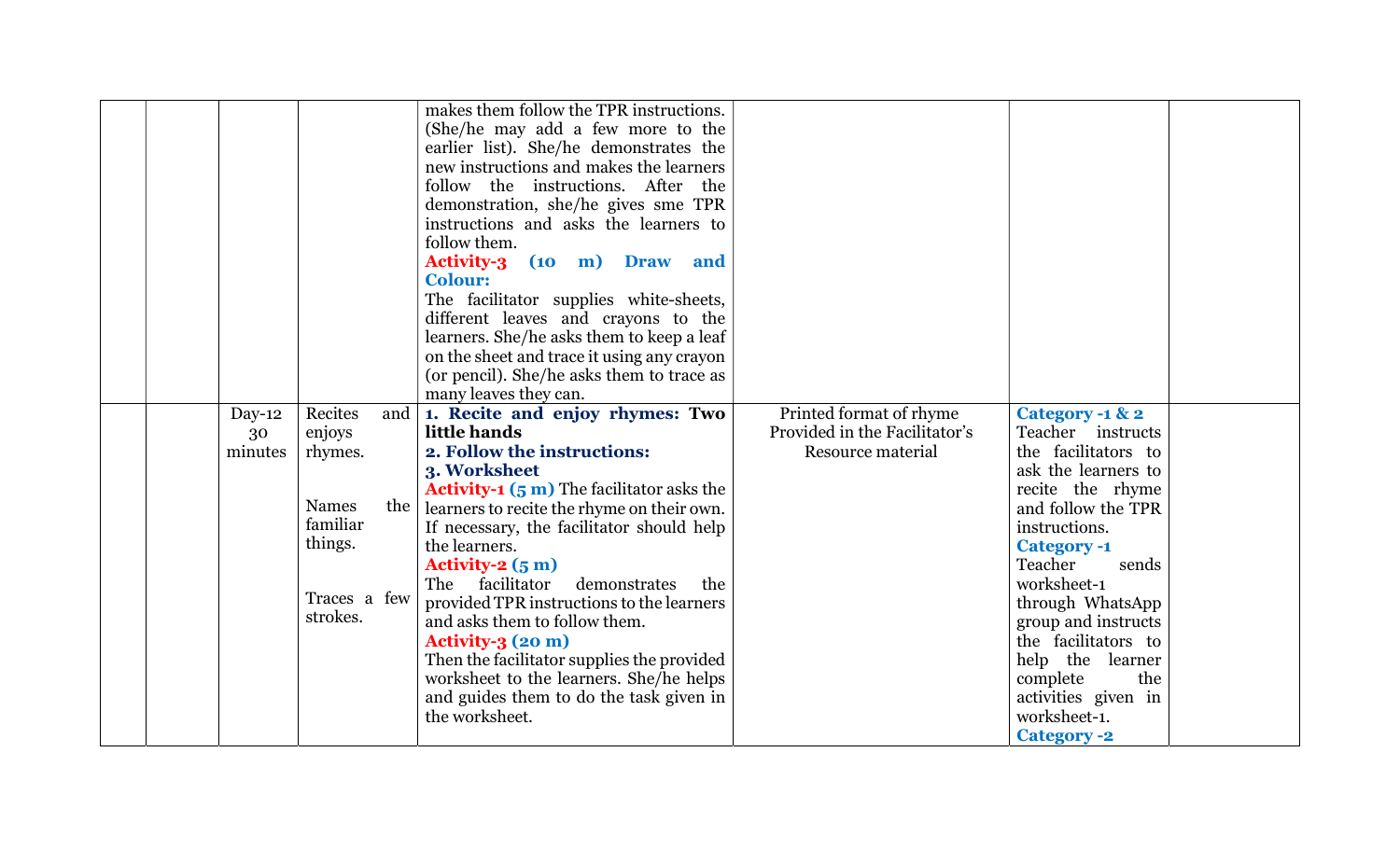|                         |                                                |           | The worksheet contains a set of tasks. For<br>example:<br>1. Match the body parts with their<br>functions.<br>2. Join the dots and colour the<br>pictures.<br>3. Trace path of a few animals.<br>4. Draw an animal.<br>5. Paste an animal.                                                                                                                                                                                                                                                                                                                                                                                                                                                                                                                                                                                                          |                                                         | Teacher supplies<br>the worksheets to<br>the facilitators and<br>instructs them to<br>help the learner to<br>complete<br>the<br>activities given in<br>the worksheet-1.                                                                                                                                                                                                                           |  |
|-------------------------|------------------------------------------------|-----------|-----------------------------------------------------------------------------------------------------------------------------------------------------------------------------------------------------------------------------------------------------------------------------------------------------------------------------------------------------------------------------------------------------------------------------------------------------------------------------------------------------------------------------------------------------------------------------------------------------------------------------------------------------------------------------------------------------------------------------------------------------------------------------------------------------------------------------------------------------|---------------------------------------------------------|---------------------------------------------------------------------------------------------------------------------------------------------------------------------------------------------------------------------------------------------------------------------------------------------------------------------------------------------------------------------------------------------------|--|
| Day-13<br>30<br>minutes | <b>Names</b><br>familiar<br>things<br>English. | the<br>in | 1. Recite a rhyme on parts of the<br>body.<br>2. Names a few parts of the body<br>in English. (rhymes and<br>associate the pictures with<br>words)<br>3. Draws a few parts of the<br>body. (eye, mouth)<br><b>Category: 1 (Smart Phones)</b><br>Activity-1 (10 m) Head, Shoulder,<br><b>Knees, and Toes.</b><br>The facilitator asks the learners to watch<br>the provided video. The video contains a<br>rhyme about parts of the body. Learners<br>will watch and repeat the rhyme. She/he<br>makes them familiar with names of parts<br>of the body in English. If required the<br>facilitator will play the video twice or<br>thrice. After watching the video, she/he<br>asks them to show the different parts of<br>their body such as Head, shoulder, knees,<br>toes, eyes, ears, mouth and nose.<br><b>Category: 2 (Without Cell-Phone)</b> | Refer to the video link<br>https://youtu.be/h4eueDYPTlg | <b>Category -1</b><br>Teacher sends the<br>video link to the<br>WhatsApp group<br>and<br>asks<br>the<br>facilitators to make<br>the learners watch<br>and practice the<br>rhyme. Category -<br>$\overline{\mathbf{2}}$<br>Teacher<br>supplies<br>the printed format<br>of the rhyme to the<br>facilitators,<br>and<br>instructs them to<br>make the learners<br>listen and practice<br>the rhyme. |  |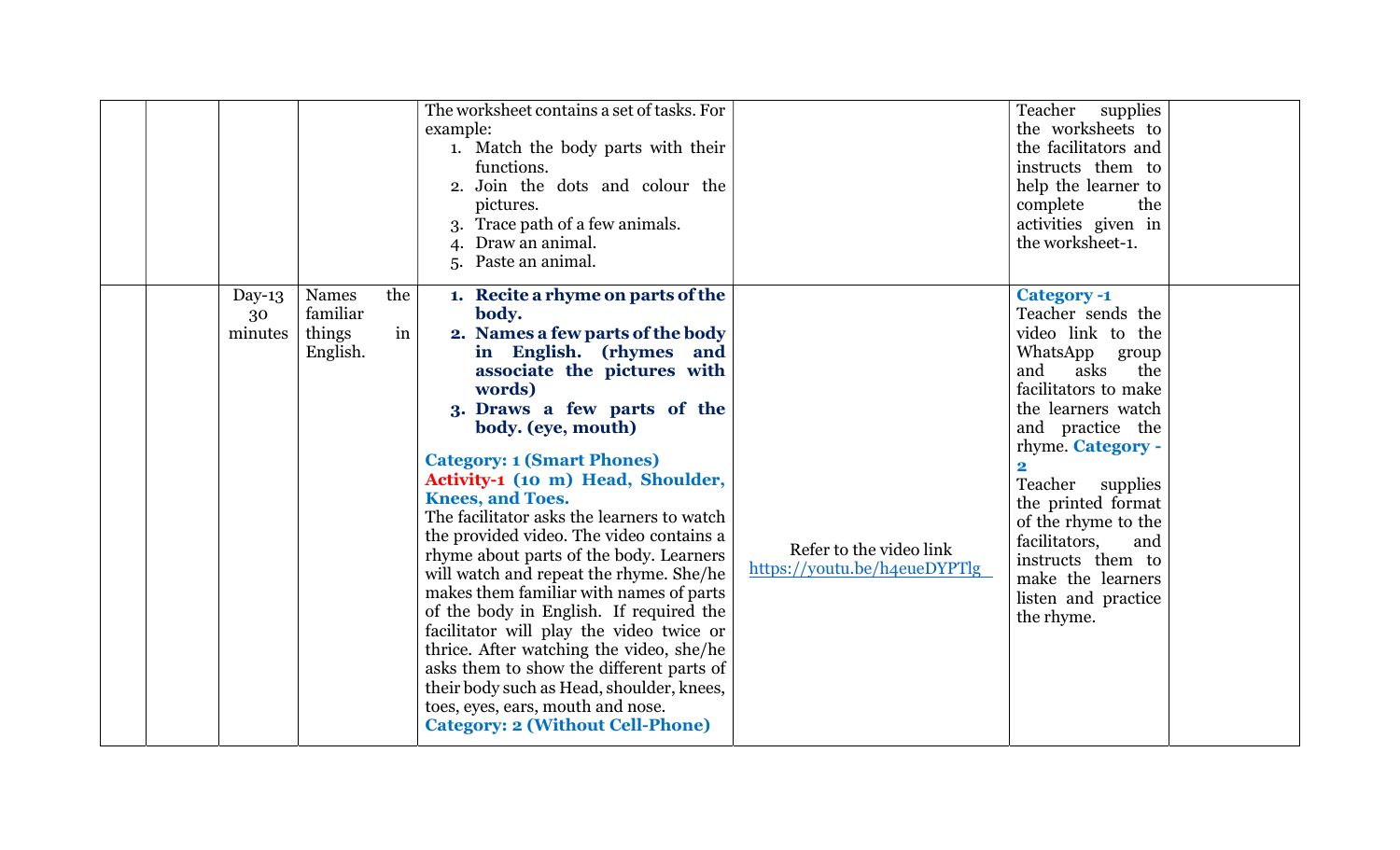|  | Activity-1 (10 m)                            | Printed formats of the rhyme  |                     |
|--|----------------------------------------------|-------------------------------|---------------------|
|  | The facilitator recites the given rhyme      | Provided in the Facilitator's |                     |
|  | twice or thrice with actions and asks the    | Resource material             |                     |
|  | learners to repeat after him/her along       |                               |                     |
|  | with the actions. If required the            |                               |                     |
|  | facilitator will repeat the rhyme. After the |                               | Category – $1 & 2$  |
|  |                                              |                               | Teacher instructs   |
|  | recitation, she/he asks them to point to     |                               | the facilitators to |
|  | the following parts of their body:           |                               | make the learners   |
|  | Head, shoulder, knees, toes, eyes, ears,     |                               | familiar<br>with    |
|  | mouth and nose.                              |                               | names of parts of   |
|  | Category: 1 and 2                            |                               | the<br>body<br>in   |
|  | Activity- $2(15 \text{ m})$                  |                               | English.<br>She/he  |
|  | The facilitator makes the learners stand     |                               | explains to them    |
|  | in front of him/her. She/he introduces       |                               | how to conduct      |
|  | the parts of the body in English using       |                               | activity<br>and     |
|  | her/his own body. While introducing          |                               | supplies resource   |
|  | she/he uses a few sentences like             |                               | materials to the    |
|  | This is my hand. (lifting one hand           |                               | facilitators.       |
|  | up). I have two hands (lifting both          |                               |                     |
|  | hands up).                                   |                               |                     |
|  | This is my eye (pointing to one              |                               |                     |
|  | eye). I have two eyes (pointing              |                               |                     |
|  | both eyes).                                  |                               |                     |
|  | This is my nose (pointing to the             |                               |                     |
|  | nose). I have one nose.                      |                               |                     |
|  |                                              |                               |                     |
|  | Then the facilitator asks a few questions    |                               |                     |
|  | $like$                                       |                               |                     |
|  | • What is this (lifting their right          |                               |                     |
|  | hand)?                                       |                               |                     |
|  | What is this (pointing at the                |                               |                     |
|  | mouth)?                                      |                               |                     |
|  |                                              |                               |                     |
|  | Activity- $2(5m)$                            |                               |                     |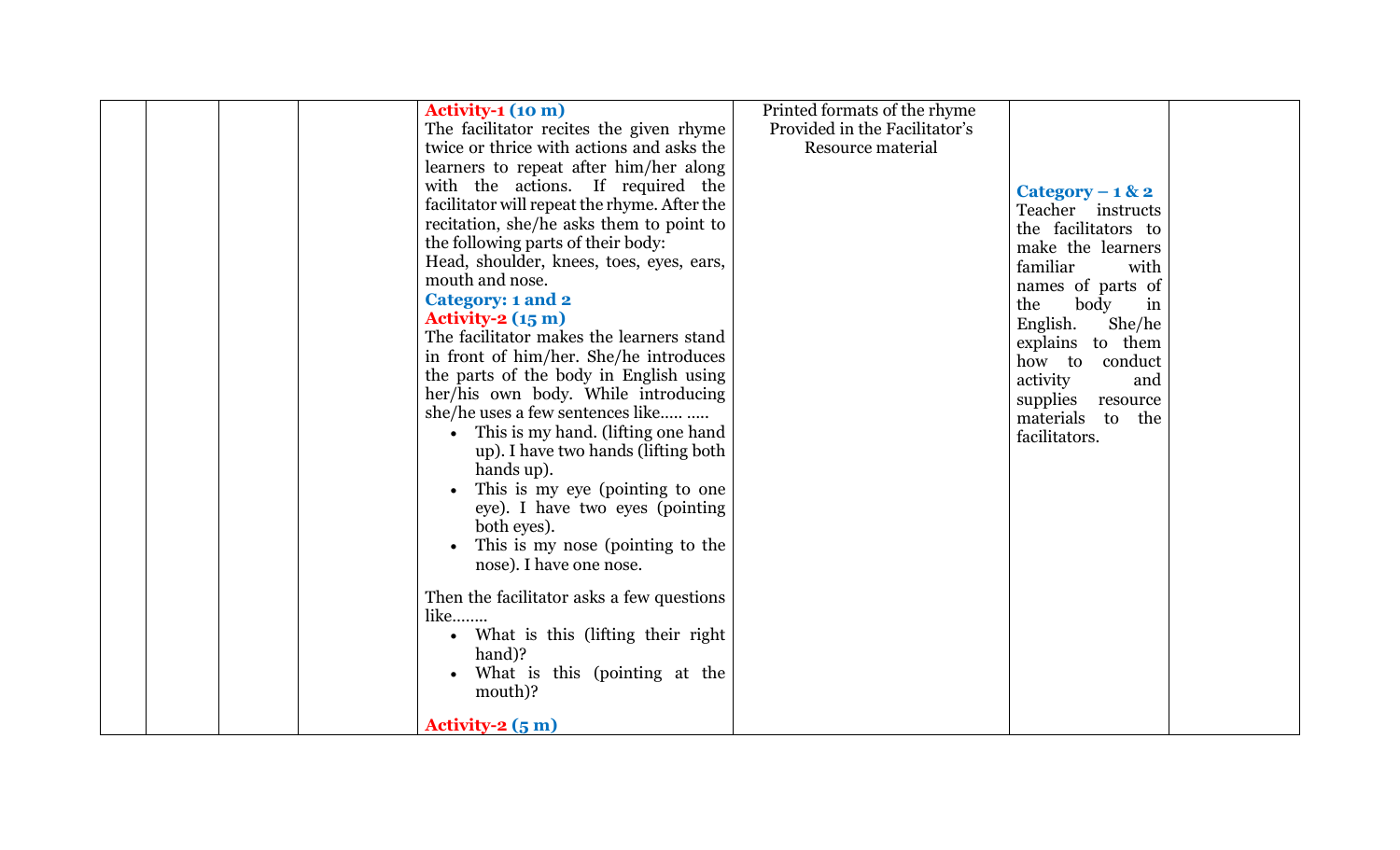|                         |                                                |           | The facilitator supplies a white sheet and<br>asks the learners to draw any part of the<br>body.                                                                                                                                                                                                                                                                                                                                                                                                                                                                                                                                  |                                                                                    |                                                                                                                                                                                                                      |  |
|-------------------------|------------------------------------------------|-----------|-----------------------------------------------------------------------------------------------------------------------------------------------------------------------------------------------------------------------------------------------------------------------------------------------------------------------------------------------------------------------------------------------------------------------------------------------------------------------------------------------------------------------------------------------------------------------------------------------------------------------------------|------------------------------------------------------------------------------------|----------------------------------------------------------------------------------------------------------------------------------------------------------------------------------------------------------------------|--|
| Day-14<br>30<br>minutes | <b>Names</b><br>familiar<br>things<br>English. | the<br>in | 1. Uses a few action words<br>correlated to the parts of the<br>body.<br>2. Find my action<br><b>Category: 1 (Smart Phones)</b><br>Activity-1 (20 m) Recite the rhyme<br>and identify the actions.<br>The facilitator makes the learners watch<br>the provided video. The video contains a<br>rhyme, a few actions related to different<br>parts of the body. Learners will watch<br>and repeat the rhyme. She/he makes<br>them familiar with the actions performed                                                                                                                                                               | Refer to the video link<br>https://youtu.be/xdwj4BvoNDg                            | <b>Category -1</b><br>Teacher<br>sends<br>video links to the<br>whatsapp<br>group<br>and guides<br>the<br>facilitators on how<br>to conduct<br>the<br>activity.                                                      |  |
|                         |                                                |           | using different parts of the body, in<br>English.<br>If required the facilitator will play the<br>video twice or thrice. After watching the<br>video, she/he mimes the action and asks<br>the learners to identify the action.<br>For example<br>Facilitator does the action of brushing<br>teeth. She/he asks the learners to identify<br>the action.<br>If the learners answer it in their home<br>language, then the facilitator has to<br>introduce English words.<br>(Yes, you are right! It's brushing teeth)<br><b>Category: 2 (Without Cell-Phone)</b><br>Activity-1 (20 m) Recite the rhyme<br>and identify the actions. | Printed formats of the rhyme<br>Provided in the Facilitator's<br>Resource material | <b>Category -2</b><br>Teacher supplies<br>the printed form of<br>the rhyme<br>and<br>mono acting details<br>and<br>helps<br>the<br>facilitators<br>to<br>conduct<br>the<br>activity. (refer to<br>facilitator<br>the |  |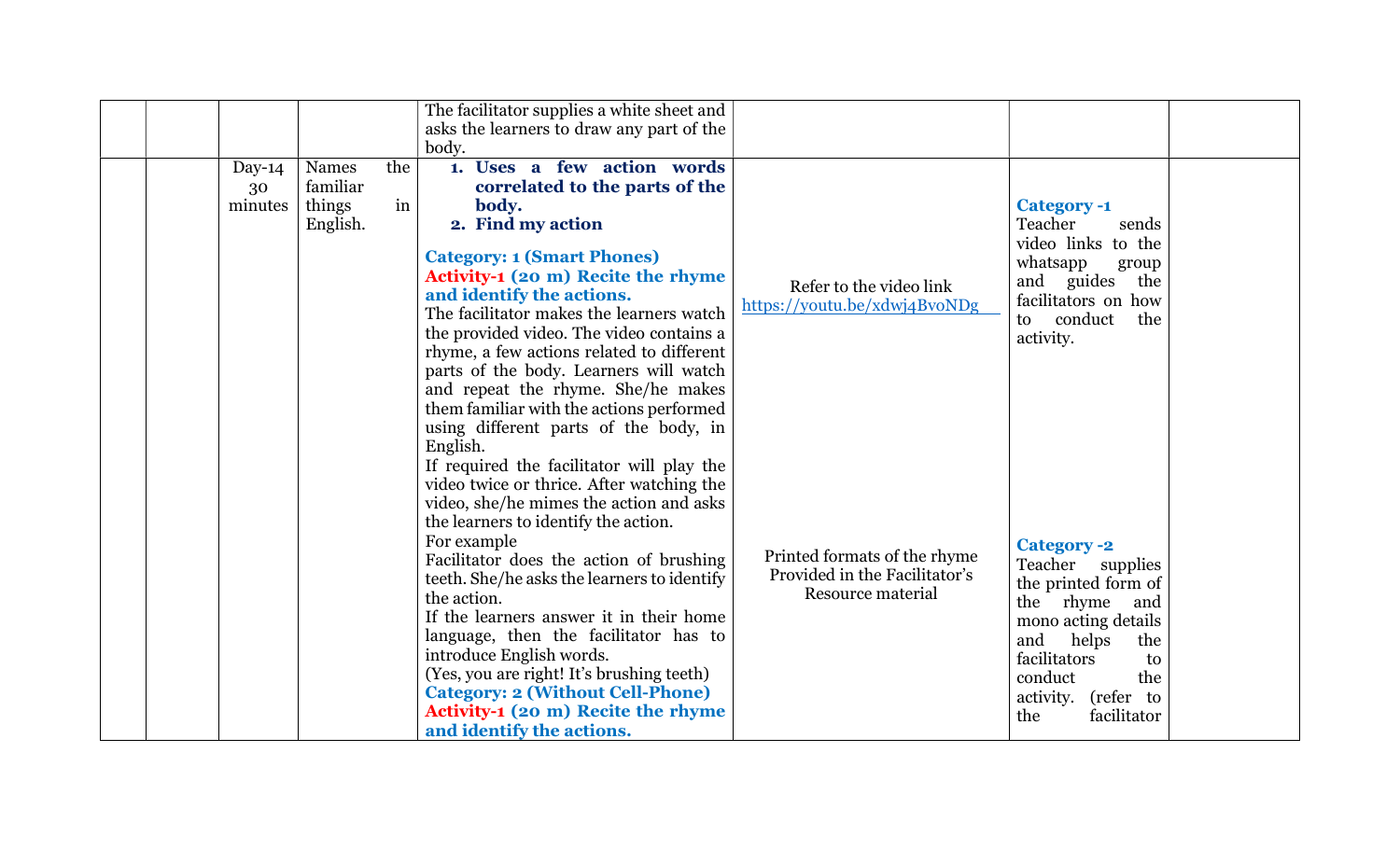|  |           |              |    | The facilitator recites the given rhyme<br>twice or thrice with actions and asks the<br>learners to repeat after him/her. They<br>will follow the actions. If required, the<br>facilitator will repeat the rhyme many<br>times. After the recitation, she/he does<br>mime the action and asks the learners to<br>identify the action.<br>For example<br>Facilitator mimes the action of 'brushing<br>teeth'. She/he asks the learners to<br>identify the action. If the learners answer<br>it in home language, then the facilitator<br>has to introduce the action in English.<br>(Yes, you are right! It's brushing teeth)<br>Category: 1 and 2<br>Activity-2 (10 m) draw your<br>favourite part of the body.<br>The facilitator supplies a white sheet and<br>a box of crayons to the learners. She/he | resource<br>materials) |                        |                                   |
|--|-----------|--------------|----|-----------------------------------------------------------------------------------------------------------------------------------------------------------------------------------------------------------------------------------------------------------------------------------------------------------------------------------------------------------------------------------------------------------------------------------------------------------------------------------------------------------------------------------------------------------------------------------------------------------------------------------------------------------------------------------------------------------------------------------------------------------------------------------------------------------|------------------------|------------------------|-----------------------------------|
|  |           |              |    | asks them to draw any part of the body<br>that they know and colour it.                                                                                                                                                                                                                                                                                                                                                                                                                                                                                                                                                                                                                                                                                                                                   |                        |                        |                                   |
|  | Day- $15$ | Names        |    | the Assessment:                                                                                                                                                                                                                                                                                                                                                                                                                                                                                                                                                                                                                                                                                                                                                                                           | <b>Assessment</b>      |                        | Teacher                           |
|  | 30        | familiar     |    | 1. Recite any two rhymes                                                                                                                                                                                                                                                                                                                                                                                                                                                                                                                                                                                                                                                                                                                                                                                  | should                 | be                     | records                           |
|  | minutes   | things       | in | "Bow wow" says the dog                                                                                                                                                                                                                                                                                                                                                                                                                                                                                                                                                                                                                                                                                                                                                                                    | conducted              | $\mathbf{b}\mathbf{v}$ | learners'                         |
|  |           | English.     |    | One potato, two potatoes                                                                                                                                                                                                                                                                                                                                                                                                                                                                                                                                                                                                                                                                                                                                                                                  | teacher                |                        | assessment on                     |
|  |           |              |    | Clap your hands                                                                                                                                                                                                                                                                                                                                                                                                                                                                                                                                                                                                                                                                                                                                                                                           |                        |                        | of <sub>1</sub><br>the basis      |
|  |           |              |    | Two little hands to clap,                                                                                                                                                                                                                                                                                                                                                                                                                                                                                                                                                                                                                                                                                                                                                                                 |                        |                        | their                             |
|  |           | Traces a few |    | clap, clap                                                                                                                                                                                                                                                                                                                                                                                                                                                                                                                                                                                                                                                                                                                                                                                                |                        |                        | performance,                      |
|  |           | strokes.     |    | Head, shoulder, knees and                                                                                                                                                                                                                                                                                                                                                                                                                                                                                                                                                                                                                                                                                                                                                                                 |                        |                        | worksheets and                    |
|  |           |              |    | toes                                                                                                                                                                                                                                                                                                                                                                                                                                                                                                                                                                                                                                                                                                                                                                                                      |                        |                        | activities<br>and                 |
|  |           |              |    | Brush, brush, brush your                                                                                                                                                                                                                                                                                                                                                                                                                                                                                                                                                                                                                                                                                                                                                                                  |                        |                        | it<br>records                     |
|  |           |              |    | teeth                                                                                                                                                                                                                                                                                                                                                                                                                                                                                                                                                                                                                                                                                                                                                                                                     |                        |                        | according<br>to<br>the assessment |